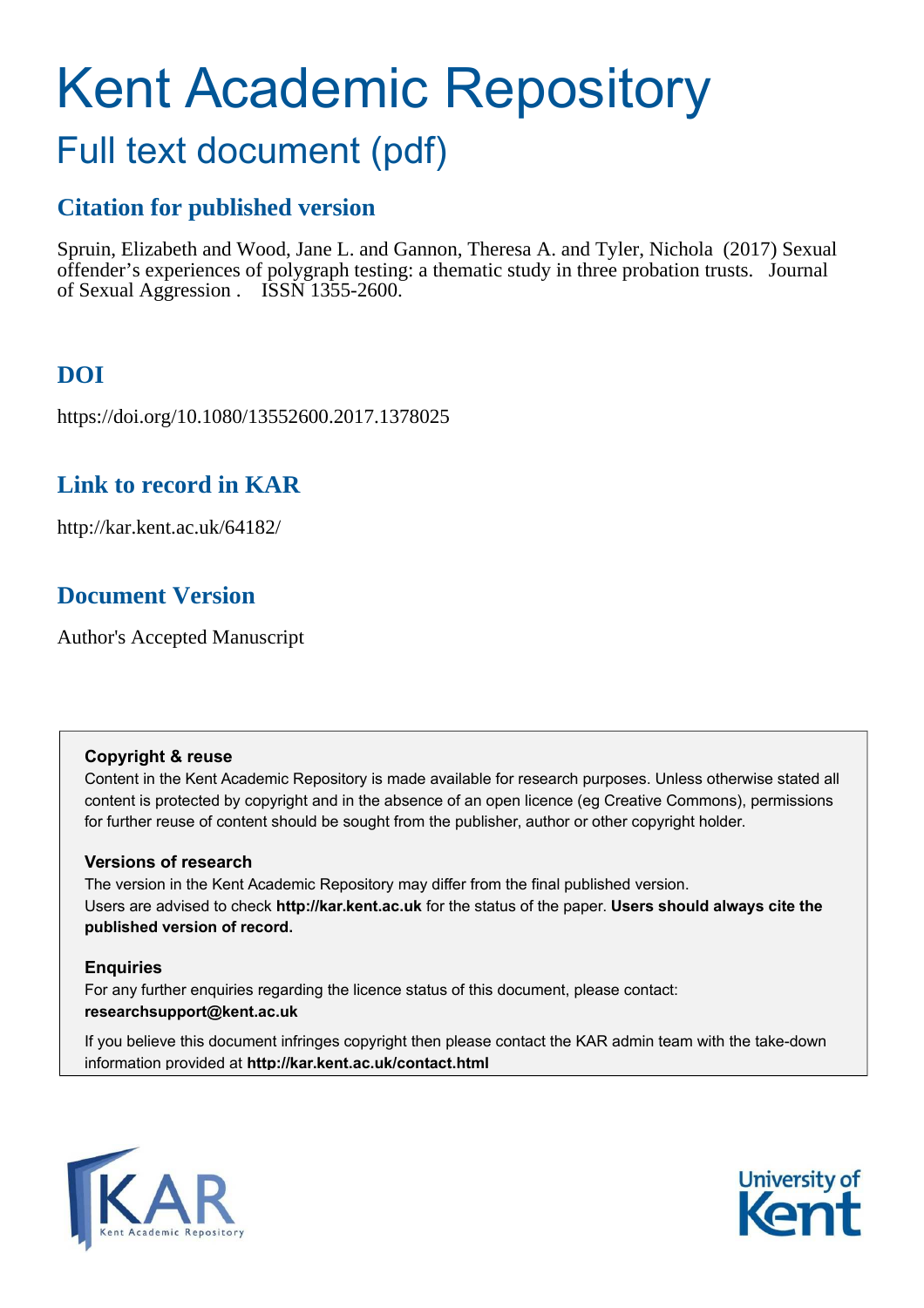| $\mathbf{1}$   |                                                                                                                             |
|----------------|-----------------------------------------------------------------------------------------------------------------------------|
| $\overline{2}$ | Sexual offender's experiences of polygraph testing: a thematic study in three probation                                     |
| 3              | trusts                                                                                                                      |
| 4              |                                                                                                                             |
| 5              |                                                                                                                             |
| 6              | Elizabeth Spruin <sup>a</sup> , Jane L. Wood <sup>b</sup> , Theresa A., Gannon <sup>c</sup> , & Nichola Tyler <sup>d*</sup> |
| 7              |                                                                                                                             |
| 8              |                                                                                                                             |
| 9              |                                                                                                                             |
| 10             |                                                                                                                             |
| 11             | <sup>a</sup> School of Psychology, Politics and Sociology, Canterbury Christ Church University, North                       |
| 12             | Holmes Road, Canterbury, Kent, CT1 1QU Tel: 01227 923766 Email:                                                             |
| 13             | liz.spruin@canterbury.ac.uk                                                                                                 |
| 14             |                                                                                                                             |
| 15             | <sup>b</sup> CORE-FP, School of Psychology, University of Kent, Canterbury, Kent, UK, CT2 7NP. Tel:                         |
| 16             | Tel: 01227 823037 Email: J.L.Wood@kent.ac.uk                                                                                |
| 17             |                                                                                                                             |
| 18             | "CORE-FP, School of Psychology, University of Kent, Canterbury, Kent, UK, CT2 7NP Tel:                                      |
| 19             | 01227 824827 Email: T.A.Gannon@kent.ac.uk                                                                                   |
| 20             |                                                                                                                             |
| 21             | *dCORE-FP, School of Psychology, University of Kent, Canterbury, Kent, UK, CT2 7NP                                          |
| 22             | Tel: 01227 827347 Email: N.F.Tyler@kentac.uk                                                                                |
| 23             |                                                                                                                             |
| 24             |                                                                                                                             |
| 25             | *Corresponding author                                                                                                       |
| 26             | Word Count: 6118                                                                                                            |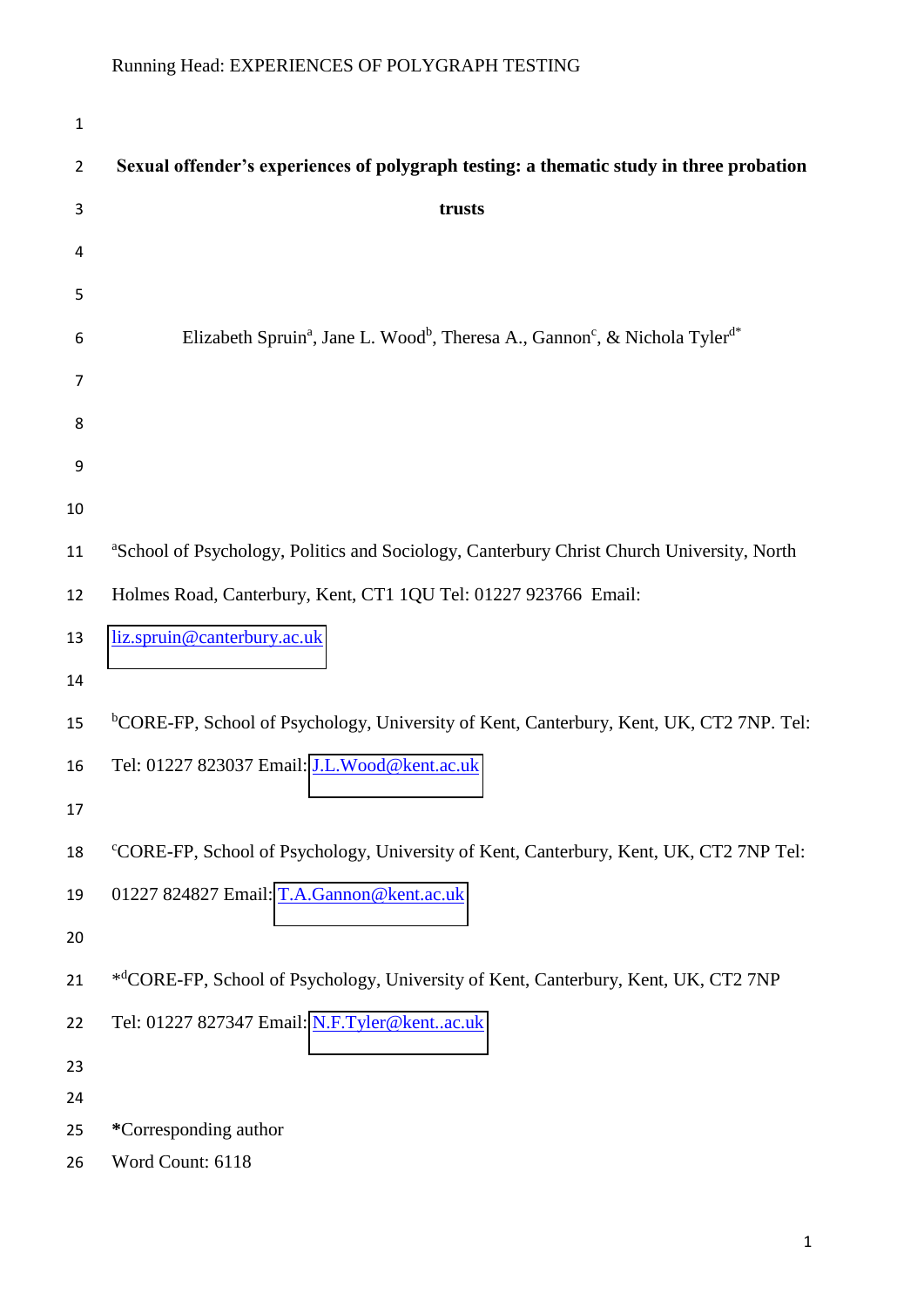- **Abstract**  Post-conviction polygraph testing of sexual offenders is controversial and the use of the polygraph as a means of supporting supervision of sexual offenders has only recently been explored. This study examined qualitatively, offender managers' and sexual offenders' views on the mandatory use of the polygraph in community-based supervision. Fifteen polygraphed offenders and their ten offender managers (polygraph group), and ten non-polygraphed offenders and their ten offender managers (comparison group) were asked about their experiences and perceptions of mandatory polygraph use. Using thematic analysis, results provided four main themes: (1) truth detection, (2) perceptions of behavior change, (3) perceptions of polygraph as part of supervision and, (4) national implementation of polygraph testing. Results suggest several benefits to mandatory polygraph testing as a support for supervision, including: offenders making more high-risk disclosures, motivating offender honesty, and aiding offenders' compliance with license conditions. Key words: Sexual offender supervision, polygraph, thematic analysis,
-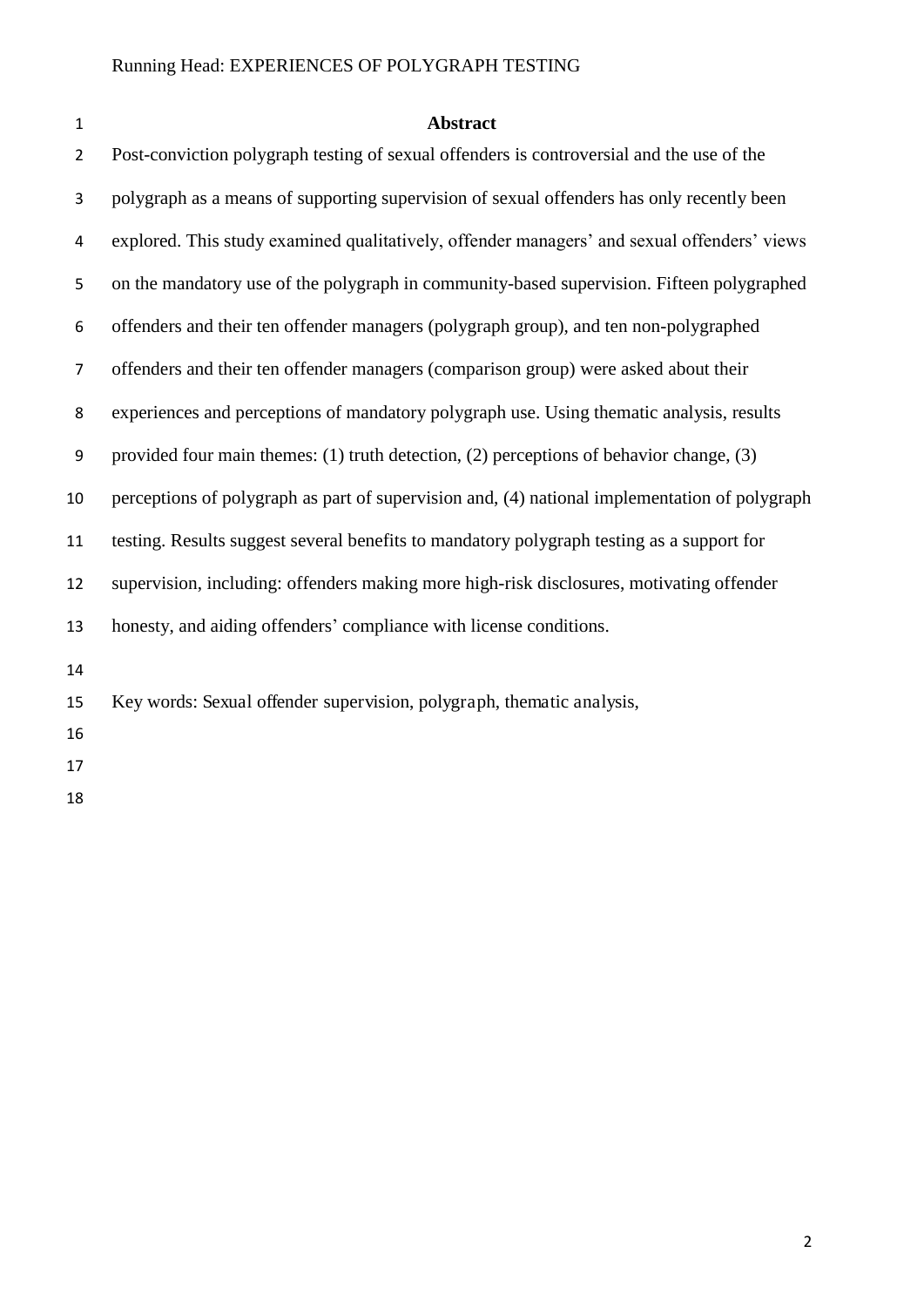#### **Sexual Offenders' Experiences of Polygraph Testing: A Thematic Analysis**

The polygraph has been widely used in USA criminal justice settings (e.g., criminal investigations) for the past 80 years (Grubin & Madsen, 2005; National Research Council, 2003). However, despite its longstanding and extensive use, the accuracy and reliability of the polygraph have been heavily criticized (Adelson, 2004; British Psychological Society, 2004; Meijer, Verschuere, Merckelbach & Crombez, 2008), with many arguing that there is 8 insufficient evidence to support its accuracy (Rosky, 2012).

Although the controversy surrounding the validity of the polygraph as a method of detecting deception has helped to nurture on-going debates regarding its use (Branaman & Gallagher, 2005), its use has been expanded to post-conviction situations, including the treatment and supervision of sexual offenders (Grubin, 2002). Within this context, polygraph testing is designed to generate offenders' revelations regarding their involvement in risk situations (e.g., breaches of licence conditions), rather than as a "lie detector" (British Psychological Society, 2004; Cross & Saxe, 2001), and evidence suggests that polygraph use continues to grow in this post-conviction capacity (Consigli, 2002; English, Jones, Pasini- Hill, Patrick, & Cooley-Towell, 2000; Grubin, 2003; 2008; Grubin, Madsen, Parsons, Sosnowski & Warberg, 2004). For example, during the 1990s probation and parole supervisors' use of the polygraph as a supervision aid increased from 9.8% to 16.3%, and by 2000, this had risen to approximately 25% (Abrams & Simmons, 2000). Post-conviction polygraph testing with sexual offenders has generally focused on the test as a "truth facilitator", concentrating on the content of disclosures made during the polygraph rather than the overall test result (i.e., pass or fail; Grubin et al., 2004; Holden, 2000). US research examining the polygraph as a "truth facilitator" suggests that its use lies in its ability to elicit more reliable information from offenders, including, more accurate descriptions of their sexual histories, sexual fantasies, offence behaviors, and victim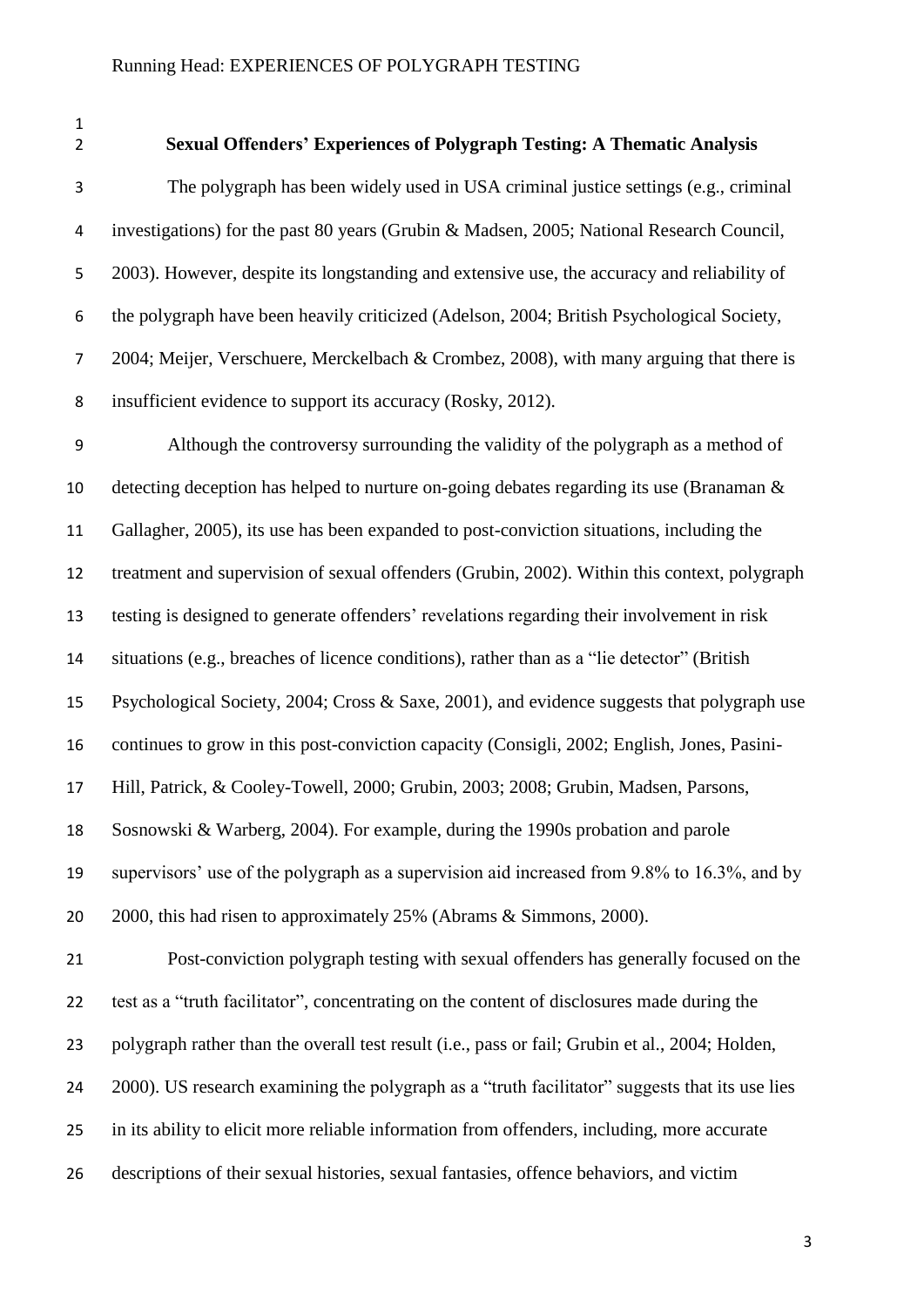information (e.g., number and type; Ahlmeyer, Heil, McKee, & English; 2000; English et al., 2000; Grubin, 2002; Grubin et al., 2004; Wilcox, 2000). It has been argued that using the polygraph in this way can be helpful for treatment in terms of gaining further information for relapse prevention and for developing effective supervision (Abrams & Ogard, 1986; Edson, 1991; Dutton, 2000; Harrison & Kirkpatrick, 2000). Although these findings are encouraging, it is not clear whether polygraph testing leads to offenders disclosing more risk-relevant information than they would under normal supervision. This is because no studies have incorporated adequate comparison groups and, no evaluations of offenders' and offender managers' views have been conducted. The current study aimed to remedy this by comparing qualitatively, the views of offenders and offender managers undergoing polygraph-supported supervision (polygraph group) with the views of offenders and offender managers undergoing normal supervision (comparison group).

 In the UK, criminal justice agencies have avoided using the polygraph for treatment and management purposes (British Psychological Society, 2004; Gannon, Beech, & Ward 2008). Consequently, few UK studies have examined the use of the polygraph as a supervision tool. Those that have, have employed volunteer samples (Grubin, 2010; Grubin et al., 2004; Madsen, Parsons, & Grubin 2004). For example, Grubin and colleagues carried out a prospective study which evaluated whether expectations of a polygraph test led to reductions in the likelihood that sexual offenders would engage in risky behavior. 20 Participants ( $n = 50$ ) were informed they would undergo either a polygraph test or a behavior review in 3 months' time. Three months later all participants were interviewed about their risk-relevant behavior, and all underwent polygraph testing. The majority of offenders failed their test and disclosed high levels of risky behavior (e.g., masturbating to deviant fantasies). All offenders were then informed that they would receive another polygraph test in 6 months and this test was failed by only 29% of offenders, who again reported risky behaviors. Of this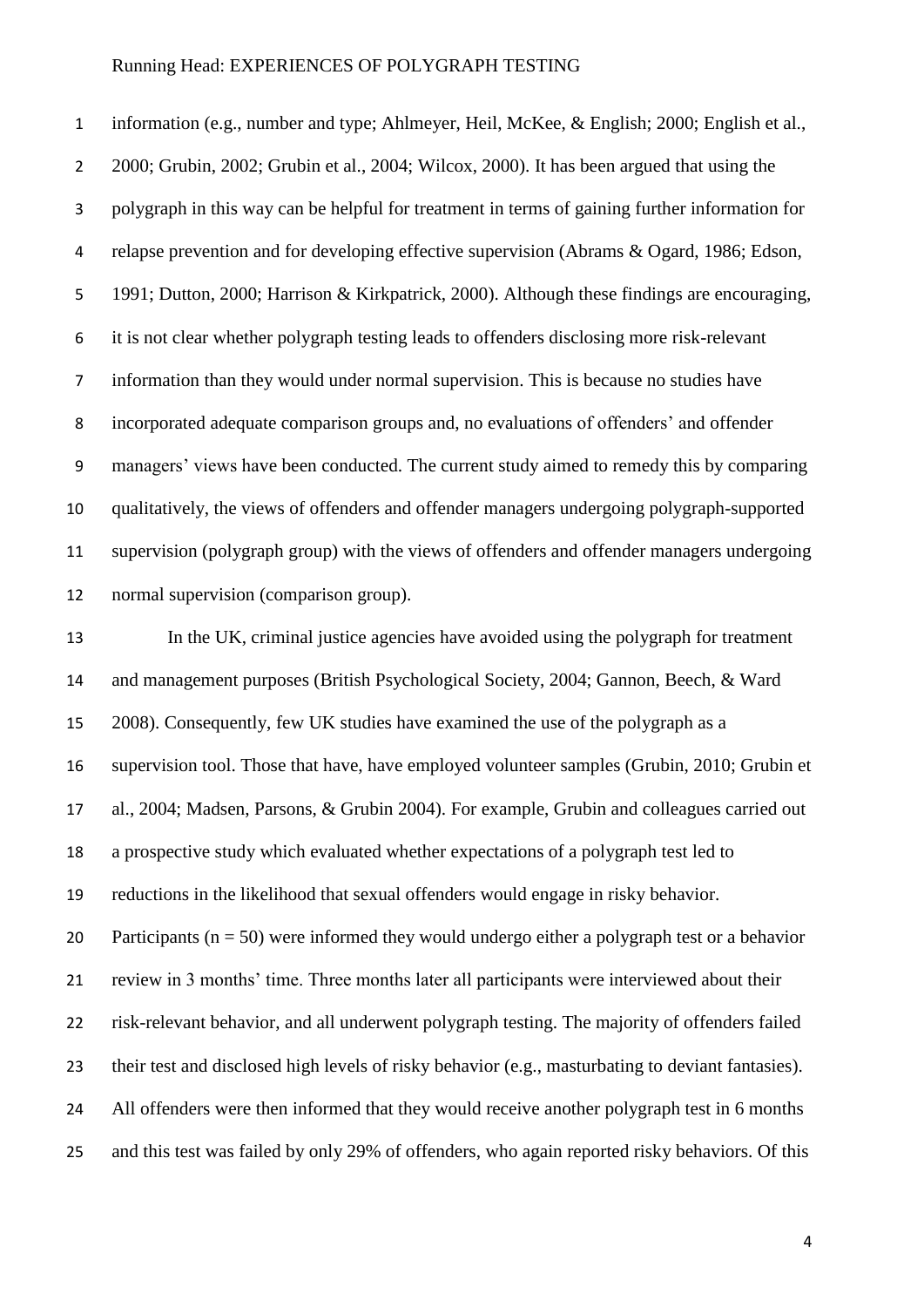29%, 60% had already disclosed these risky behaviors to their supervisors, compared to only 3% who did so before the initial polygraph. Although these results are encouraging, the 3 voluntary nature of the study led to under half of the original sexual offender sample  $(n = 21)$ engaging in the follow-up polygraph test.

Following this study the National Offender Management Service (NOMS) commissioned a larger voluntary pilot across ten English probation areas (Grubin, 2010) to compare volunteer polygraphed sexual offenders with a group of sexual offenders who received normal supervision. Findings suggested that, compared to the normal supervision group, polygraphed offenders were 14 times more likely to disclose risk-relevant information. Nevertheless, this study also suffered from its reliance on volunteer participants, which, together with a lack of robust matching criteria between polygraph and comparison groups (i.e., on ethnicity, previous sexual offences, index offence, etc.) and a lack of data availability due to incomplete disclosure forms, negatively impacted the quality of the findings.

 Extending the context of these previous studies; Gannon et al. (2014), commissioned by the Ministry of Justice (MOJ), conducted an evaluation of a pilot-project using mandatory polygraph testing. The evaluation compared the number of clinically significant disclosures (i.e., disclosures which are relevant for management, supervision, risk assessment, or treatment) made by polygraphed and non-polygraphed sexual offenders undergoing supervision in the community. Over a 21-month period, offender managers of 332 polygraphed sexual offenders and 303 comparison offenders, supplied information about offenders' risk-relevant disclosures, the seriousness of those disclosures, and the actions taken by offender managers as a result. Findings showed polygraph testing increased the chance that sexual offenders would reveal risk-relevant disclosures. More specifically, offender managers in the polygraph group reported a higher proportion of offenders making at least one risk-relevant disclosure compared to the comparison group (i.e., 76.5% vs. 51.2%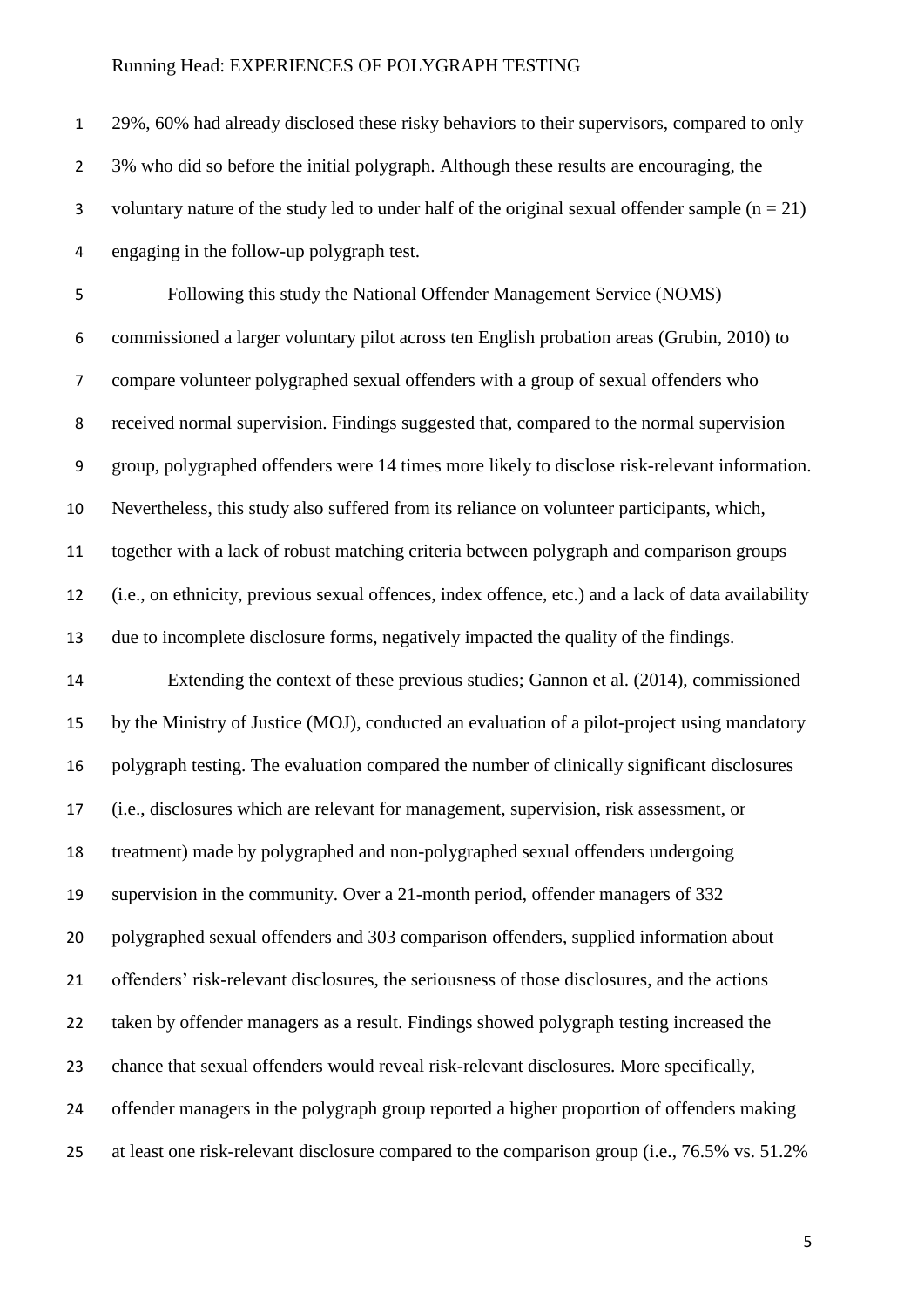respectively). Compared to comparison offenders, polygraphed offenders also made more total disclosures, and failed polygraph tests led to more in-depth conversations with offender managers, more frequent tests and potentially increased levels of supervision. Findings also showed that polygraph testing increased the likelihood of preventative actions being taken by offender managers. Gannon et al. concluded that the polygraph appeared to be useful in eliciting disclosures relevant to risk, for all types of sexual offender. These results prompted a legislation change in 2014 to allow for polygraph testing of sexual offenders under license (particularly high-risk offenders). However, what the Gannon et al. (2014) paper did not show was how including polygraph testing as part of supervision was perceived by offenders and offender managers. The current study was based on the data collected in the Gannon et al., evaluation and its aim was to identify qualitatively the strengths and weaknesses of using the polygraph as an aid to supervising sexual offenders in the community. To this end, we had the following research questions: **1.** How do offenders who are undergoing polygraph testing and their offender managers view the use of the polygraph as an aid to supervision? **2.** How do offenders who are not undergoing polygraph testing and their offender managers view the polygraph as a potential aid to supervision? **METHOD Design**  As the Ministry of Justice designated which probation areas should include polygraph testing and which areas should maintain usual supervision practice, the selection of participants into this research was not random. Individuals released from prison into pilot

polygraph probation areas (probation trusts in the East and West Midlands of England)

25 between  $31<sup>st</sup>$  March 2010 and  $21<sup>st</sup>$  December 2011, were eligible for inclusion as the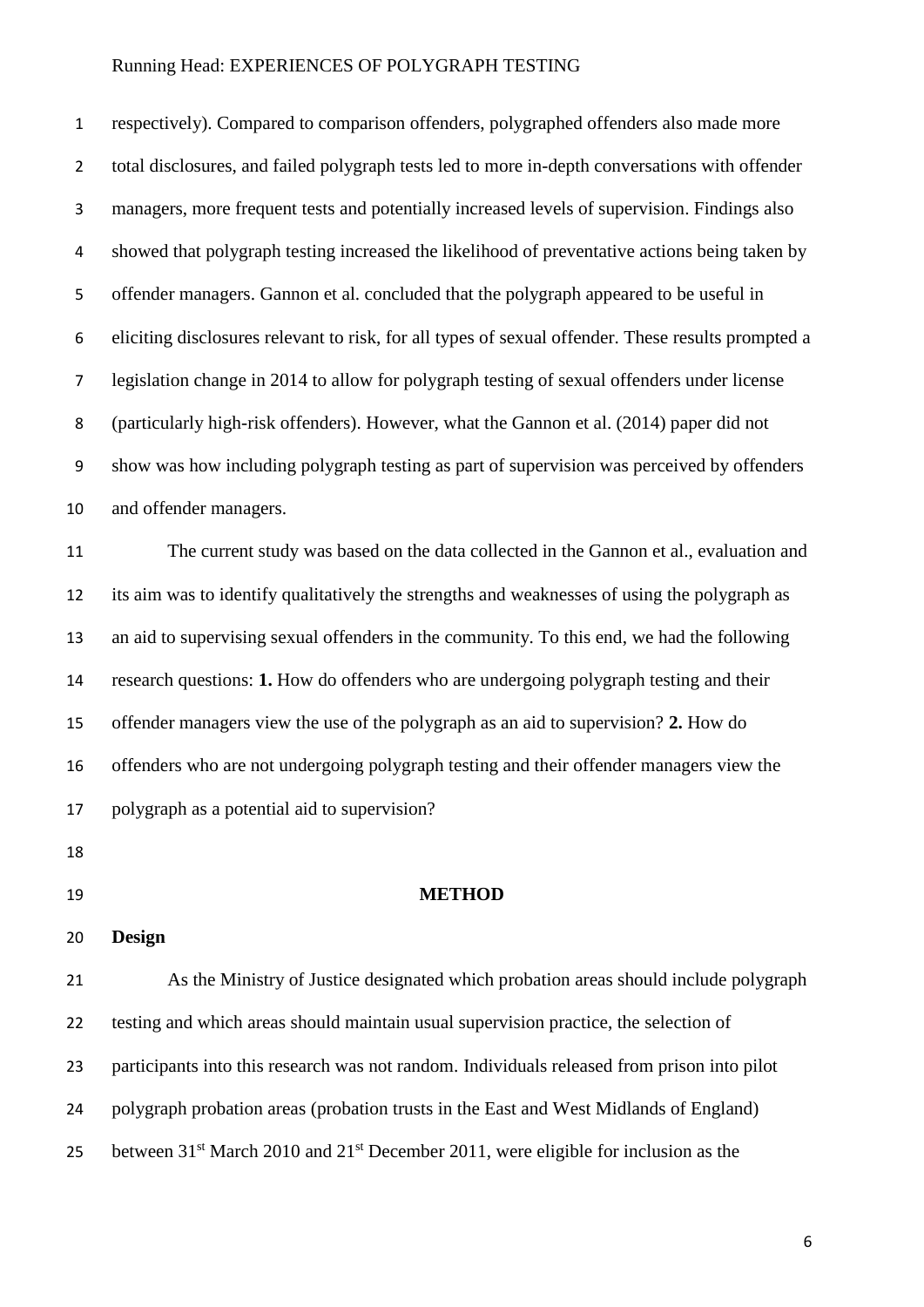polygraph sample. Comparison offenders were eligible for inclusion if they were released 2 from prison into comparison areas (in the North of England) between  $1<sup>st</sup>$  April 2010 and  $21<sup>st</sup>$ December 2011. Although polygraph testing for these individuals was mandatory, research participation was voluntary. All research was conducted in accordance with BPS Ethical Guidelines.

### **Participants**

Forty-seven participants, who had previously taken part in Gannon et al.'s (2014) pilot-project, were randomly selected and participated in the current study. They included 9 offender managers of polygraph sexual offenders  $(n = 12)$ , offender managers of non-10 polygraph comparison sexual offenders ( $n = 10$ ), polygraph sexual offenders ( $n = 15$ ) and 11 non-polygraphed comparison sexual offenders  $(n = 10)$ . Three of the polygraph offender managers were each supervising two of the polygraph offenders we interviewed. The 13 polygraph group (15 males, M age  $=$  40.07 years, SD  $=$  12.72) consisted of sexual offenders released from prison into one of the selected probation areas and the majority self-identified 15 as White British (93.3%). The comparison group (9 males and 1 female; M age  $= 42.75$ , SD  $=$  18.31) were recruited from seven comparison probation trusts and were matched to polygraphed offenders as closely as possible on their location (i.e. rural/urban), demographics, and Risk Matrix 2000 scores. All self-identified as White British (100%). **Materials** A semi-structured interview schedule was devised to assess offenders' and offender managers' perceptions of supervision with and without the use of the polygraph. For example, offenders and their corresponding managers in the polygraph group were asked about their experiences of supervision which included polygraph testing (i.e., expectations of polygraph supervision, outcomes of each polygraph test, feelings surrounding these

outcomes, disclosures made during polygraph supervision), effectiveness of polygraph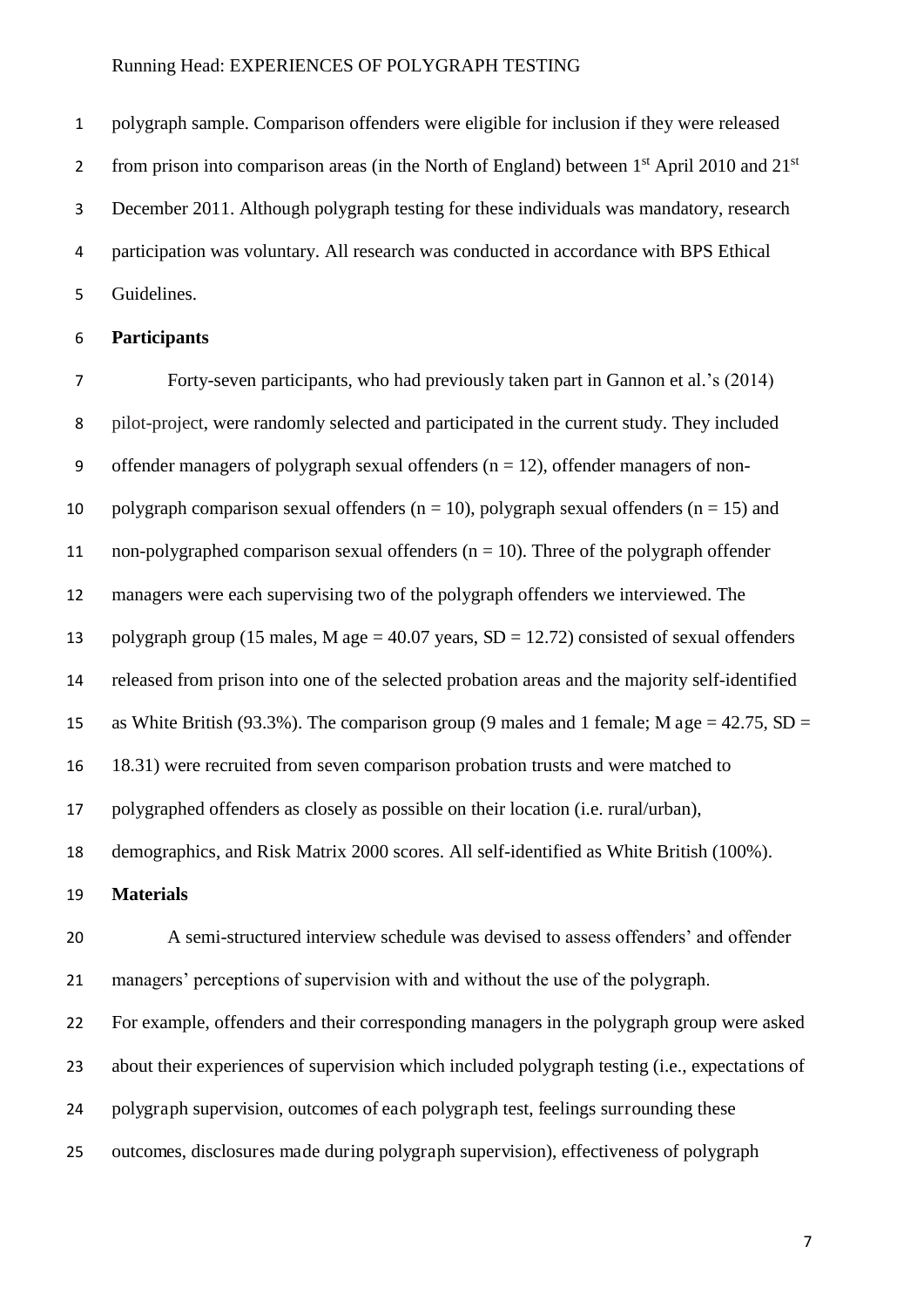supervision (i.e., behavioral change in offenders, helpfulness in stopping offending behavior, effects on offenders*'* relationships) and overall perception of polygraph supervision (i.e., views of polygraph testing, the potential of using the polygraph for all sexual offenders). Similarly, offenders and corresponding managers in the comparison group were asked about their experiences of supervision (i.e., expectations of being supervised, disclosures made during supervision, feelings surrounding these disclosures) and the effectiveness of supervision (i.e., behavioral change in offenders, helpfulness in stopping offending behavior, effects on offenders*'* relationships). Those in the comparison group were also asked about their perceptions of polygraph testing in supervision (e.g., views on the polygraph, the potential of using the polygraph for all sexual offenders, etc.). Interviewees were drawn randomly from the polygraph and comparison samples of

 offenders and offender managers, and were representative of the wider demographics of participants in the Gannon et al. (2014) quantitative pilot study. Interviews focused on the open-ended questions, and prompts were used if necessary. All interviews were carried out 15 via telephone and ranged in length from 7 to 74 minutes  $(M = 18.05, SD = 10.92)$ .

#### **Procedure**

 Offenders and offender managers from Gannon et al.'s (2014) original study were invited at random to participate in the telephone interviews. Potential participants were provided with an information sheet outlining the aims of the study and advised that their participation was completely voluntary, and that they could withdraw at any time (up to two months following interview) without explanation or consequence. All participants invited to participate, agreed to do so and each was given a consent form to read, sign, and return. All participants were told that their responses were completely confidential and could be linked only to their participant number; not to their names. However, offenders were also told that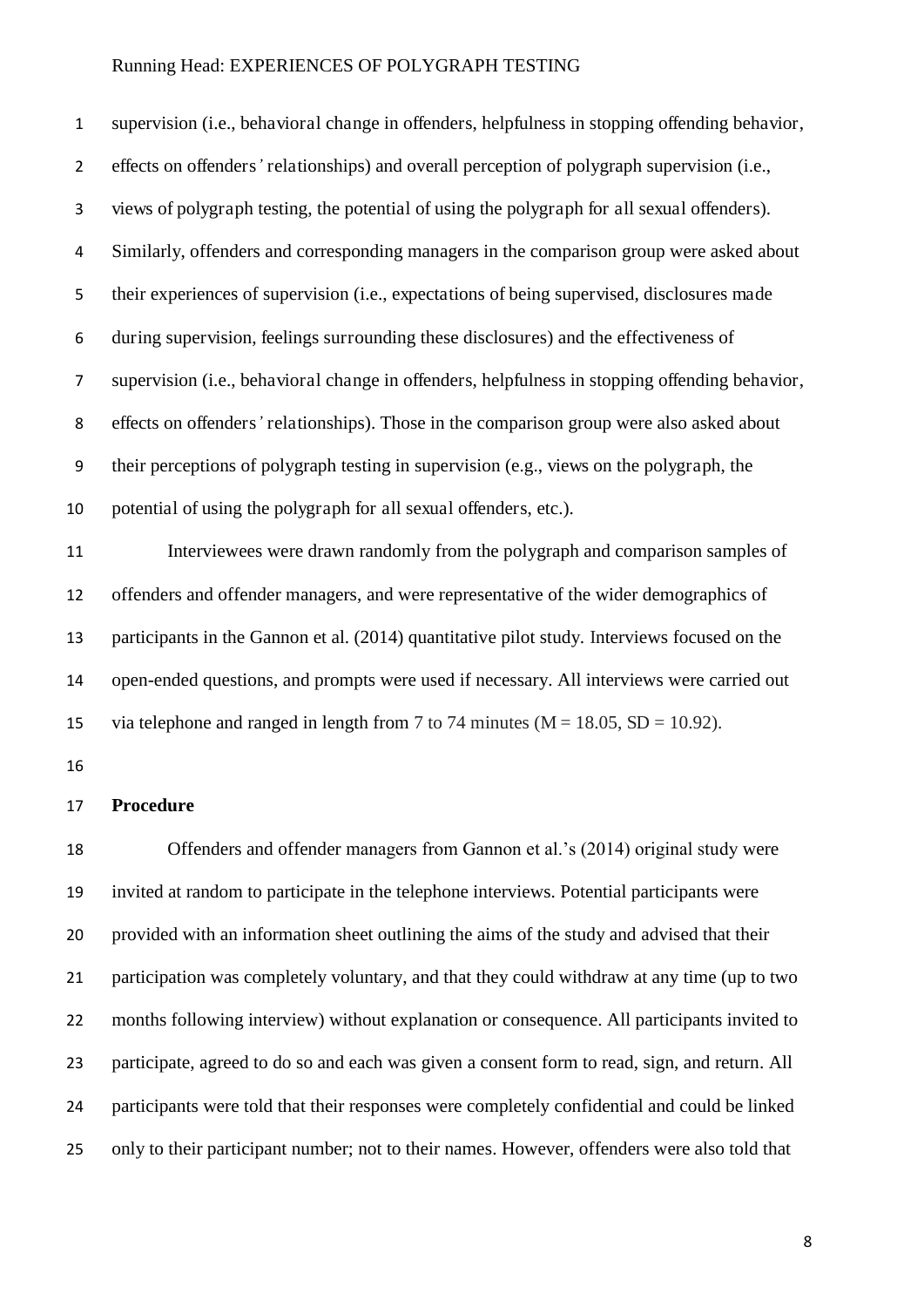any disclosures relating to: an intention to harm themselves or others, historic offences for which they had not been convicted, current or planned offences, would be reported to the appropriate authorities. To maintain confidentiality and anonymity consent forms were not numbered and were kept separate from numbered research materials which were stored in a secure location, accessible only to the research team.

Interviews were conducted by postgraduate researchers who were trained specifically in conducting qualitative interviews. Once the interview was complete, each participant was debriefed verbally and in writing, and thanked for their time.

- 
- 

#### **RESULTS**

#### **Data analysis**

 Data was analyzed using thematic analysis; the main aim of which is to identify, analyze, and report patterns within qualitative data (Braun & Clarke, 2006). Using this method, data was analyzed blindly by an independent reviewer to ensure validity across interpreted themes (Hosmer, 2008). This reviewer had no previous involvement with Gannon et al.'s (2014) pilot-project. The coding of data was therefore carried out without knowledge of the expectations or hypotheses of the project directors (Silverman, 2013), to ensure strong analytical credibility and reliability in the interpretation of data (Gibbs, 2002). Subsequent to the independent reviewer identifying themes and participant excerpts to support each theme, researchers involved in the original polygraph pilot confirmed and validated each theme (see Miles & Huberman, 1994).

 Themes were sought on the basis of recurring comments reflecting participants' views of their supervision experience, the use of the polygraph within supervision, and overall views of the polygraph (e.g., effect on behavior, effect on supervision). Identified themes for 25 the polygraphed sexual offenders ( $n = 15$ ) focused on their views of supervision using the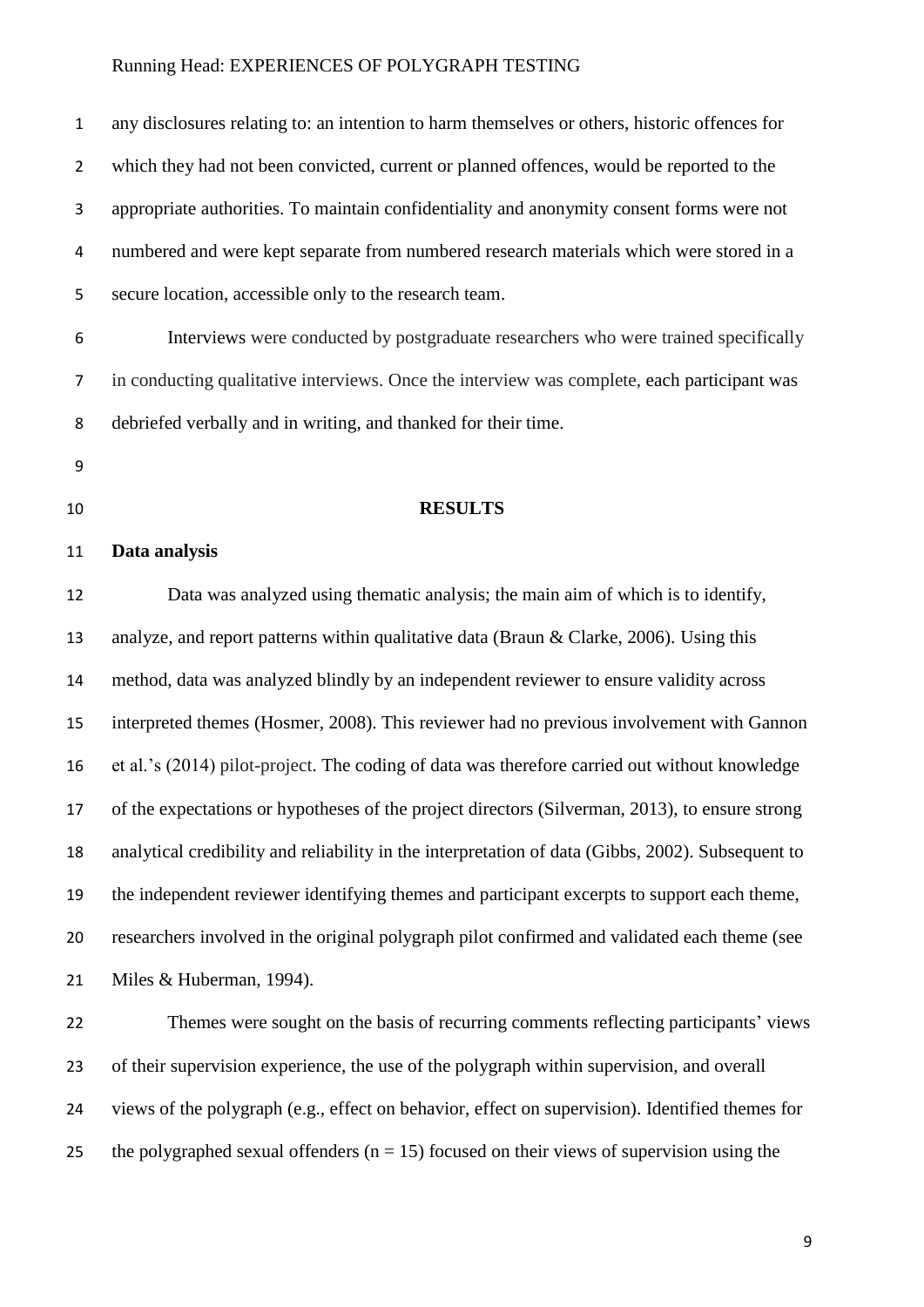| $\mathbf{1}$   | polygraph, whilst themes identified from comparison sexual offenders $(n = 10)$ included their |
|----------------|------------------------------------------------------------------------------------------------|
| $\overline{2}$ | views of normal supervision, and whether they thought the polygraph would improve it.          |
| 3              | Themes for polygraph offender managers $(n = 12)$ , focused on their views of supervising      |
| 4              | offenders who were undergoing polygraph testing, whilst themes for comparison offender         |
| 5              | managers ( $n = 10$ ) focused on their views of normal supervision and how supervision might   |
| 6              | change if polygraph testing were introduced.                                                   |
| 7              | Themes were identified using an inductive ('bottom up') approach (Frith & Gleeson,             |
| 8              | 2004). This approach involves identifying themes which link strongly to the data (Patton,      |
| 9              | 1990). As such, they may not have a strong relationship to specific questions. We used this    |
| 10             | method because our aim was to investigate overall views of supervision and polygraph           |
| 11             | testing, rather than focusing on specific research questions.                                  |
| 12             | Several themes emerged from the transcribed interviews: (1) Truth Detection; (2)               |
| 13             | Perceptions of Behavior Change; (3) Perceptions of Polygraph as part of Supervision; and (4)   |
| 14             | National Implementation of Polygraph Testing. Within each of these overarching themes,         |
| 15             | sub-themes also emerged, see Table 1 for a summary.                                            |
| 16             |                                                                                                |
| 17             | <b>Insert Table 1 about here</b>                                                               |
| 18             |                                                                                                |
| 19             | <b>Truth detection</b>                                                                         |
| 20             | This theme refers to using the polygraph to motivate offenders to disclose risk-related        |
| 21             | factors such as; thoughts, feelings, and attitudes, sexual behavior, historical information,   |
| 22             | changes of circumstance and risky behaviors. This theme was further broken down into two       |
| 23             | sub-themes; (1) Enhances high risk disclosures (2) Motivates honesty.                          |
| 24             | Enhances high risk disclosures. Nearly half of the offenders undergoing polygraph              |
| 25             | testing talked about making more risk-relevant disclosures (e.g., increased access to children |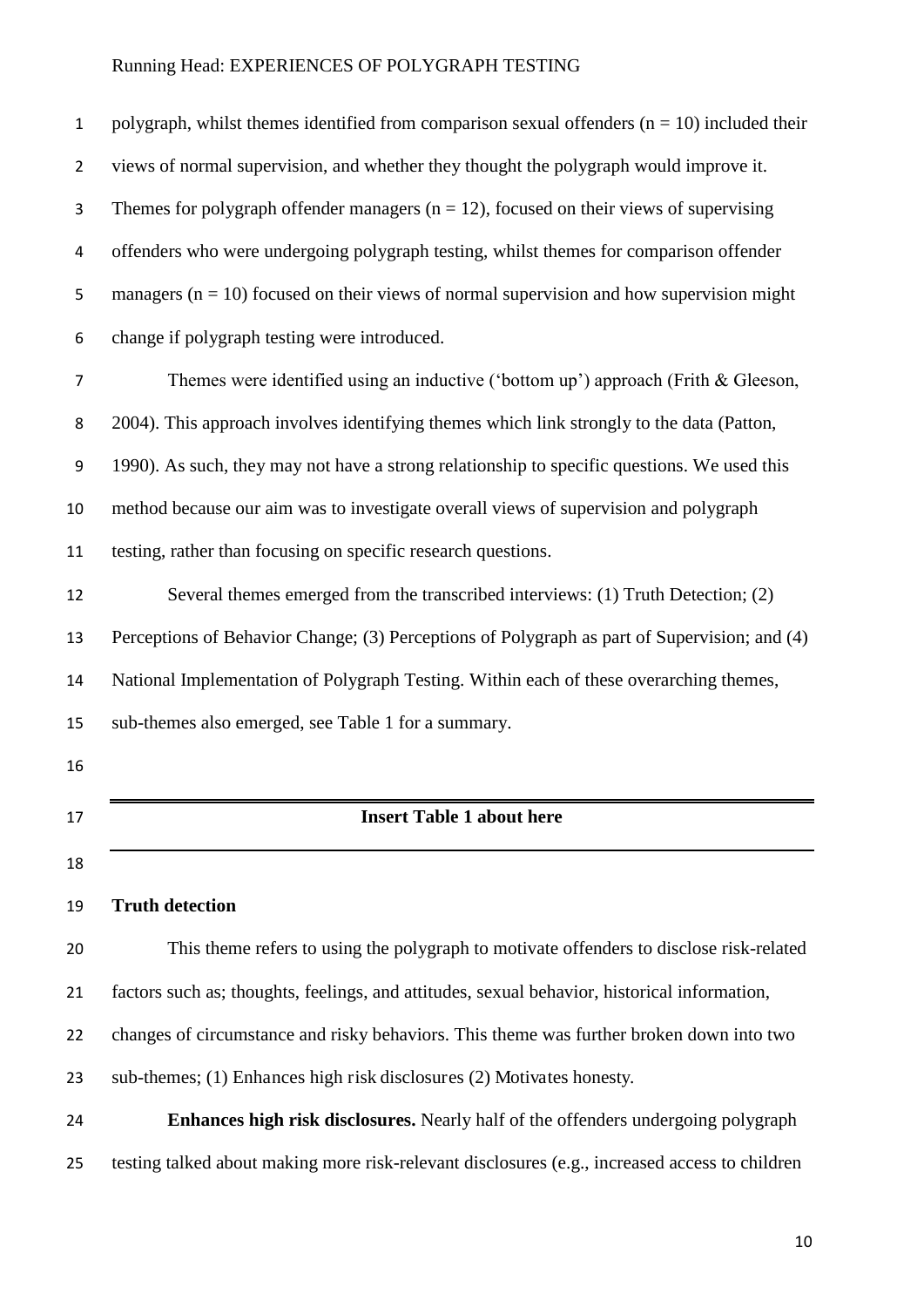| $\mathbf 1$    | and contact with other sexual offenders), during polygraph sessions. Others made disclosures  |
|----------------|-----------------------------------------------------------------------------------------------|
| $\overline{2}$ | to their offender managers. For example, one offender explained that because he knew he       |
| 3              | would soon be taking a polygraph test, he disclosed to his offender manager that he had       |
| 4              | accessed a pornography website, 'there was a porn website that I'd been on which              |
| 5              | appeared to have underage girls on it and I felt it appropriate to mention that' (PSO2). Most |
| 6              | of those who made risk-relevant disclosures admitted that they would not have done so if      |
| $\overline{7}$ | they were not undergoing polygraph testing. Similarly, a polygraph offender manager who       |
| 8              | talked about a disclosure made by an offender post-polygraph, stated that the disclosure was  |
| 9              | made                                                                                          |
| 10             | ' regarding substance misuse so after the test when the examiner instructed                   |
| 11             | him to go have a discussion with myself, sort of away from the equipment,                     |
| 12             | and we went into a spare room, he did then disclose to me that he had been                    |
| 13             | using steroids, and he had never previously told me that before' (POM3).                      |
| 14             | In contrast, the majority of comparison offenders claimed that they could talk to their       |
| 15             | offender manager about anything, but that their discussions mostly focused on low risk        |
| 16             | disclosures, relating to thoughts, feelings, attitudes, and historical information, but not   |
| 17             | particularly offense related. For example, when asked about any relevant disclosures they     |
| 18             | made to their offender manager, one offender responded:                                       |
| 19             | Since I've come out, I've always felt that I can pick up the phone and have a                 |
| 20             | chat with him about anything really. All that's pressing on my mind, like                     |
| 21             | today I've just been to the doctor's because I suffer from high blood                         |
| 22             | pressure, so they have put me on medication and I came to tell him about it                   |
| 23             | because I feel that I can have a chat with him and I can tell him how I am                    |
| 24             | feeling (CSO1).                                                                               |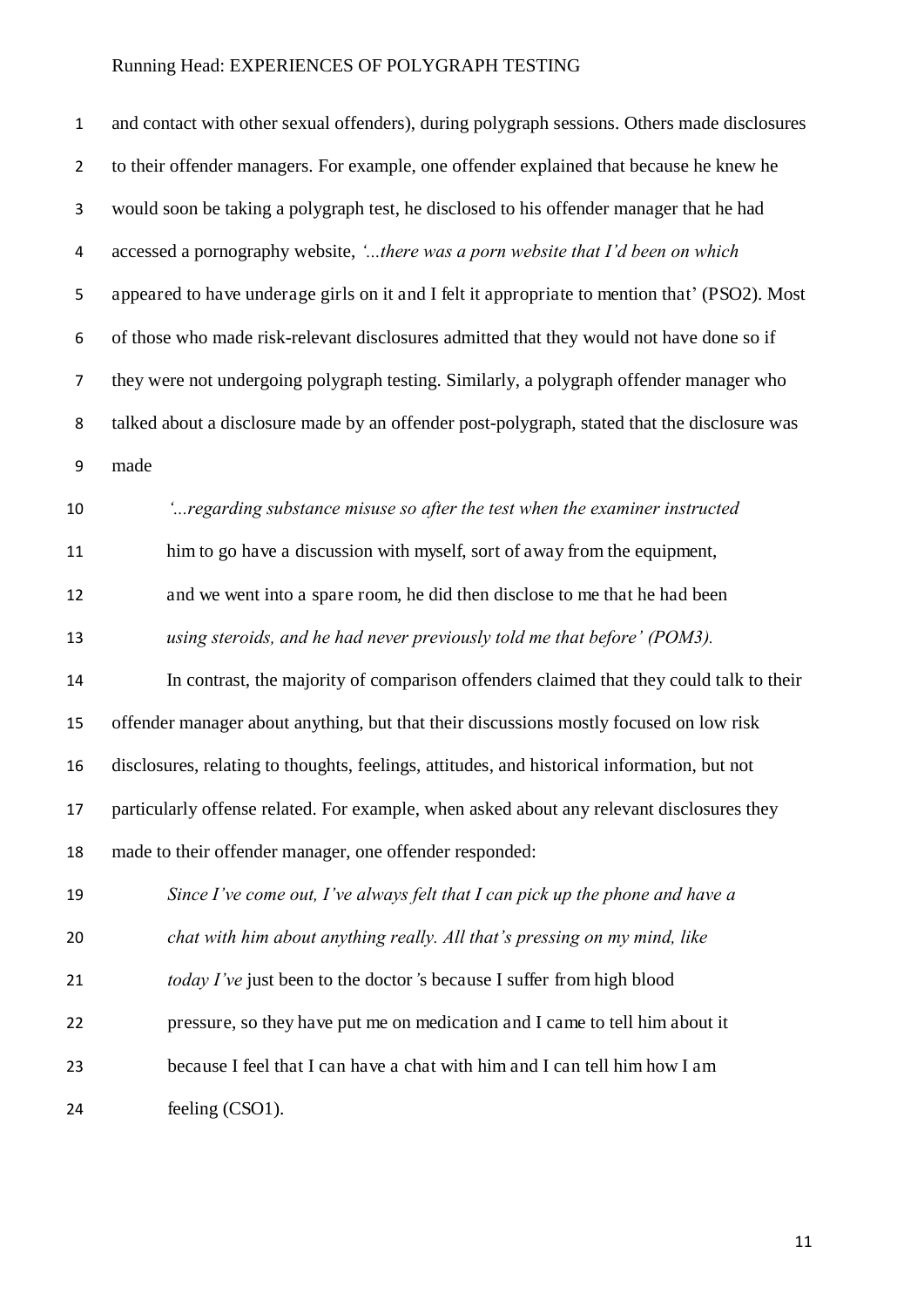When asked if they believed that offenders would have made the risk-relevant disclosures that they did without the polygraph, the majority of polygraph offender managers reported beliefs that offenders would not have made the disclosures without the use of the polygraph. This view was supported by a majority of comparison offender managers who stated that they believed that using the polygraph would lead to more disclosures.

**Motivates honestly.** When asked if they were truthful and honest throughout supervision, all offenders in the polygraph and comparison group claimed they were always honest, using phases such as '*I always tell the truth'*, *'always honest'* and *'I was absolutely truthful'*. Although all claimed to be honest, several polygraph and comparison offender managers did not believe this. Specifically, some polygraph offender managers believed that their offenders were trying to beat the test. Several comparison offender managers also believed that their offenders were not open and honest throughout supervision and believed that polygraph testing had the potential to generate more honesty in supervision.

**Perception of behavior change** 

 This theme referred to both offenders' and offender managers' perceptions of whether offenders changed how they managed their behavior, or how their behavior towards others and/or their overall behavior had changed since being supervised. Perception of behavior change was further broken down into two sub-themes; (1) Perceived behavior change under polygraph conditions and (2) Perceived behavior change under regular supervision.

**Perceived behavior change under polygraph conditions.** 

 When polygraph offenders were asked if undergoing polygraph testing had helped them change their behavior, the majority claimed that being tested made them think more about their license conditions and a minority stated that it had helped them to manage/change behavior. One participant stated: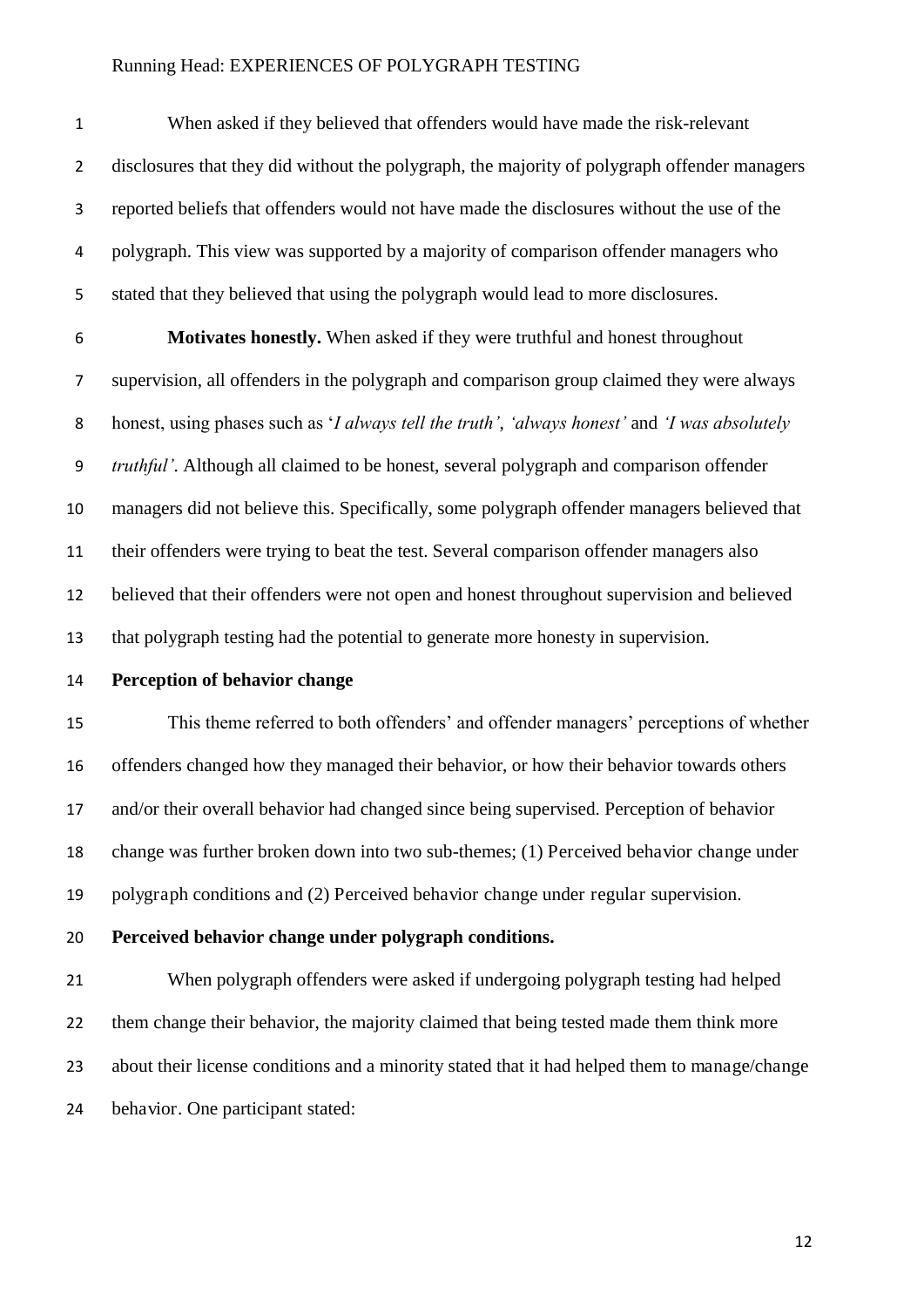| $\mathbf 1$    | Yer, like I said it does make you think, you know, I'm not saying I would                   |
|----------------|---------------------------------------------------------------------------------------------|
| $\overline{2}$ | break my license, but it also adds that extra, no I better not do it because it             |
| 3              | might come out in the thingy, you know what I mean?(PSO4).                                  |
| 4              | Nearly half of the polygraphed offenders agreed that the polygraph made them focus on       |
| 5              | license conditions. In particular, offenders seemed to believe that the polygraph made them |
| 6              | adhere more closely to their license conditions:                                            |
| $\overline{7}$ | Yes, it does actually, you do actually think more about your license                        |
| 8              | conditions so it sort of, every sort of day like I've always, always keep in                |
| 9              | my mind what conditions I've got what I can't do and what I can do and                      |
| 10             | that kind of thing and you just stuck to them and its very, it's just very                  |
| 11             | very good (PSO15).                                                                          |
| 12             | This was also a common thread for polygraph offender managers, who stated that polygraph    |
| 13             | testing made the offender focus more on their license conditions:                           |
| 14             | Yeah, I definitely do think so because often if we're just relying on self-                 |
| 15             | disclosures from offenders we can't always check the validity of what                       |
| 16             | they're saying to us whereas the polygraph test gives you that back-up so                   |
| 17             | to speak. It gives you the opportunity to ask the questions that you are                    |
| 18             | concerned about and find out whether the offender has been deceiving at                     |
| 19             | all (POM4).                                                                                 |
| 20             | Other offenders maintained that the polygraph had not impacted on their behavior, and       |
| 21             | expressed views consistent with:                                                            |
| 22             | No not really, I'm behaving and being a good boy so I really need to, I                     |
| 23             | don't feel that the polygraph, it doesn't make me change my behavior                        |
| 24             | (PSO7).                                                                                     |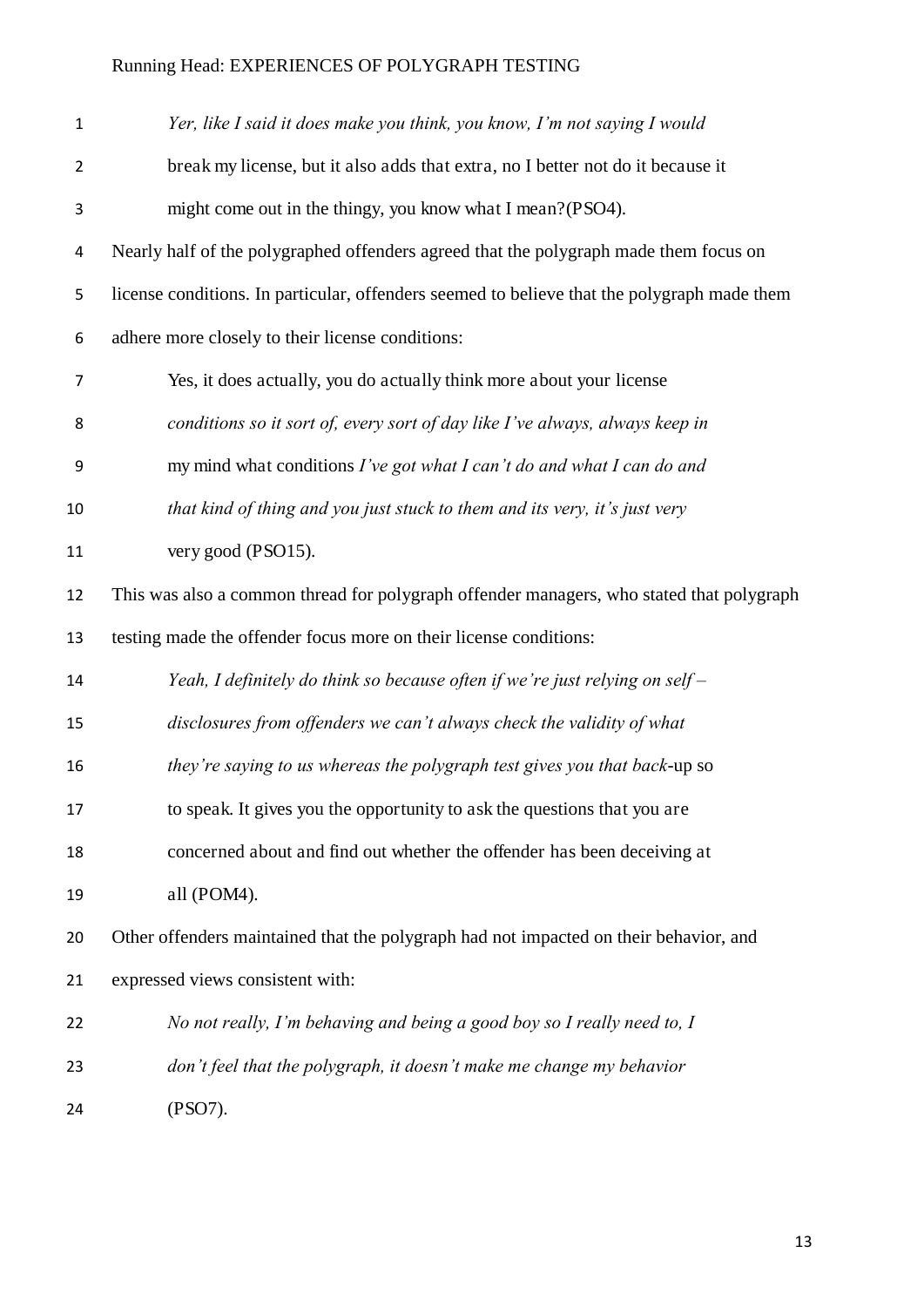Whilst offenders were mixed on their views, the majority of offender managers maintained that polygraph testing had shaped certain aspects of their offenders' actions. As one offender manager explained:

| 4  | Yes, definitely 100 percent. I would say that through the discussion that     |
|----|-------------------------------------------------------------------------------|
| 5  | he's had with myself and my manager, receiving the warning and the            |
| 6  | three-way meeting after, it would have identified to him that his license     |
|    | conditions are serious. And that the fact he's on recall as I've explained to |
| 8  | him that's privilege that being on license rather than being on custody so    |
| 9  | its reinforced his compliance really that he needs to behave and be good      |
| 10 | when he's in the community $(POM3)$ .                                         |

### **Perceived behavior change under regular supervision.**

 When comparison offenders were asked if they thought supervision helped change their behavior, nearly half stated that their behavior had not changed due to supervision, whilst a small number stated that supervision had helped them manage/change their behavior. A small number of offender managers also stated that supervision had helped their offenders to think about their behavior.

 When comparison offenders were asked if they thought the polygraph would help them to manage/change their behavior, only a few said it would help. In contrast, a common view expressed by comparison offender managers was that using the polygraph would help to manage supervision sessions. For instance, when asked how additional polygraph testing could help standard supervision, one offender manager stated:

22 I think, I think it would provide more supportive evidence if that makes *sense in terms of what he's saying is the truth because obviously all I can*  go on is what he self-reports and what other people report so it might have *added, in terms of when I'm loo*king at his sexual sort of things, I think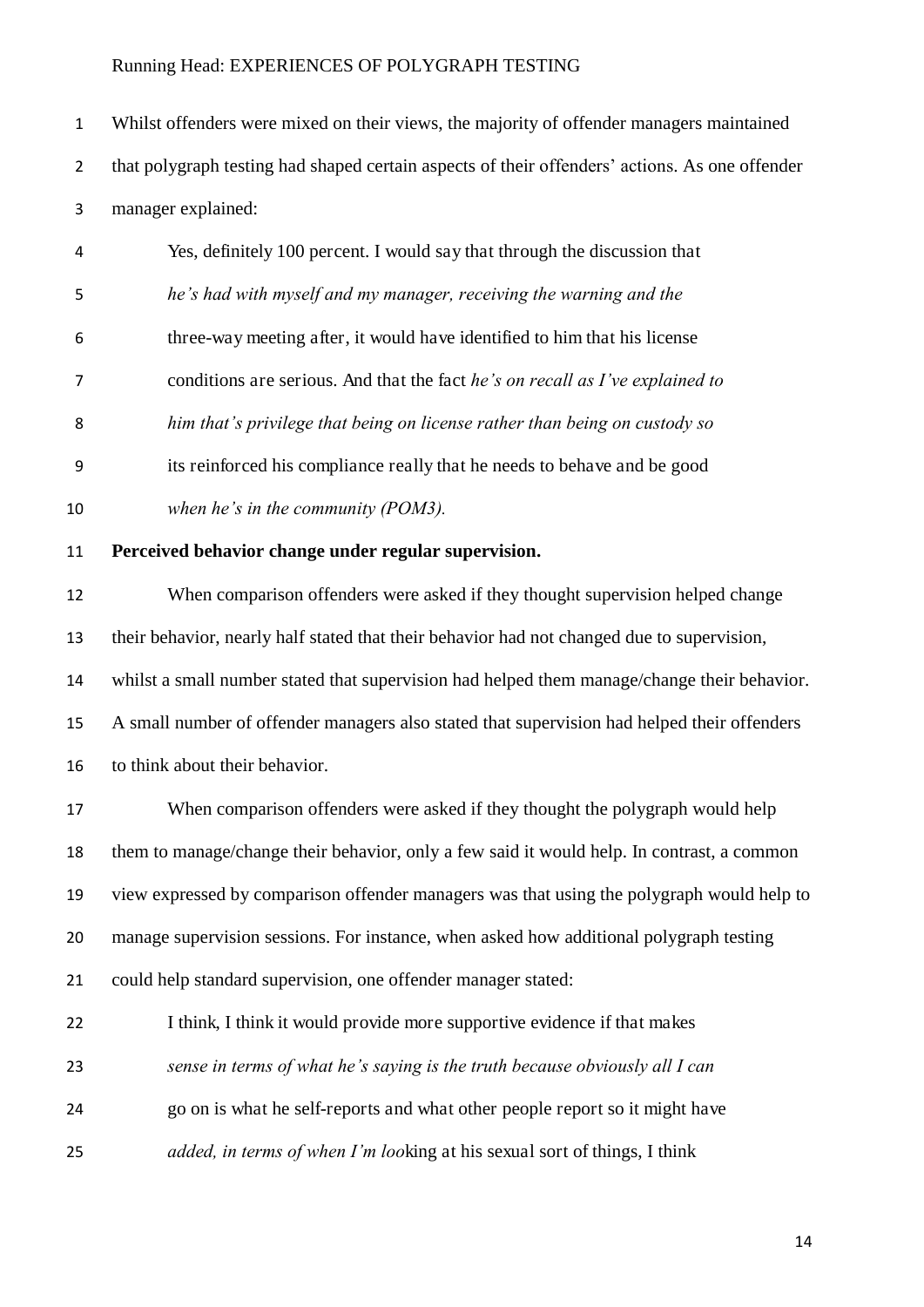| that would have been helpful in terms of exploring more, you know if that    |
|------------------------------------------------------------------------------|
| highlighted issues I could have explored that area, it might highlight areas |
| that need exploring (COM4).                                                  |

#### **Perceptions of supervision**

When polygraph offenders and offender managers were asked for their views on supervision and the use of the polygraph, perceptions were either predominantly (1) Optimistic (e.g., the polygraph was useful for the offender) or (2) Critical (e.g., the polygraph was not useful for the offender).

**Optimistic perceptions.** Two subthemes developed from polygraph participants who exhibited an optimistic view of polygraph testing: useful tool within supervision and extra deterrent/ guidance within supervision. All polygraph offender managers agreed that polygraph testing was an excellent tool for enhancing supervision; *'I think it's fantastic to be*  quite honest with you. *[…] I think it's very very useful for offender managers*... (POM4). Polygraph offenders who viewed the polygraph as a positive addition to supervision

 made comments such as: '*I've enjoyed it', 'I can see a place for it'* and *'It's just a very*  positive thing.*'* They also noted the usefulness of polygraph testing. For example, one polygraph offender stated:

*I think it's there for a good guidance, it's to keep you on, as I understand,* 

*to keep you on the straight and narrow and you've probably got a bit more* 

in thinking and understanding when required (PSO14).

 Surprisingly, some of the comparison offenders also agreed that polygraph testing would be useful for helping to build trust. For example, one stated: 'it would have proved I *was telling the truth'* and another said it would show that *'I was being committed'.* 

 Whilst many comparison Offender Managers reported beliefs that offenders were mostly honest and open during supervision, many noted that supervision sessions tended to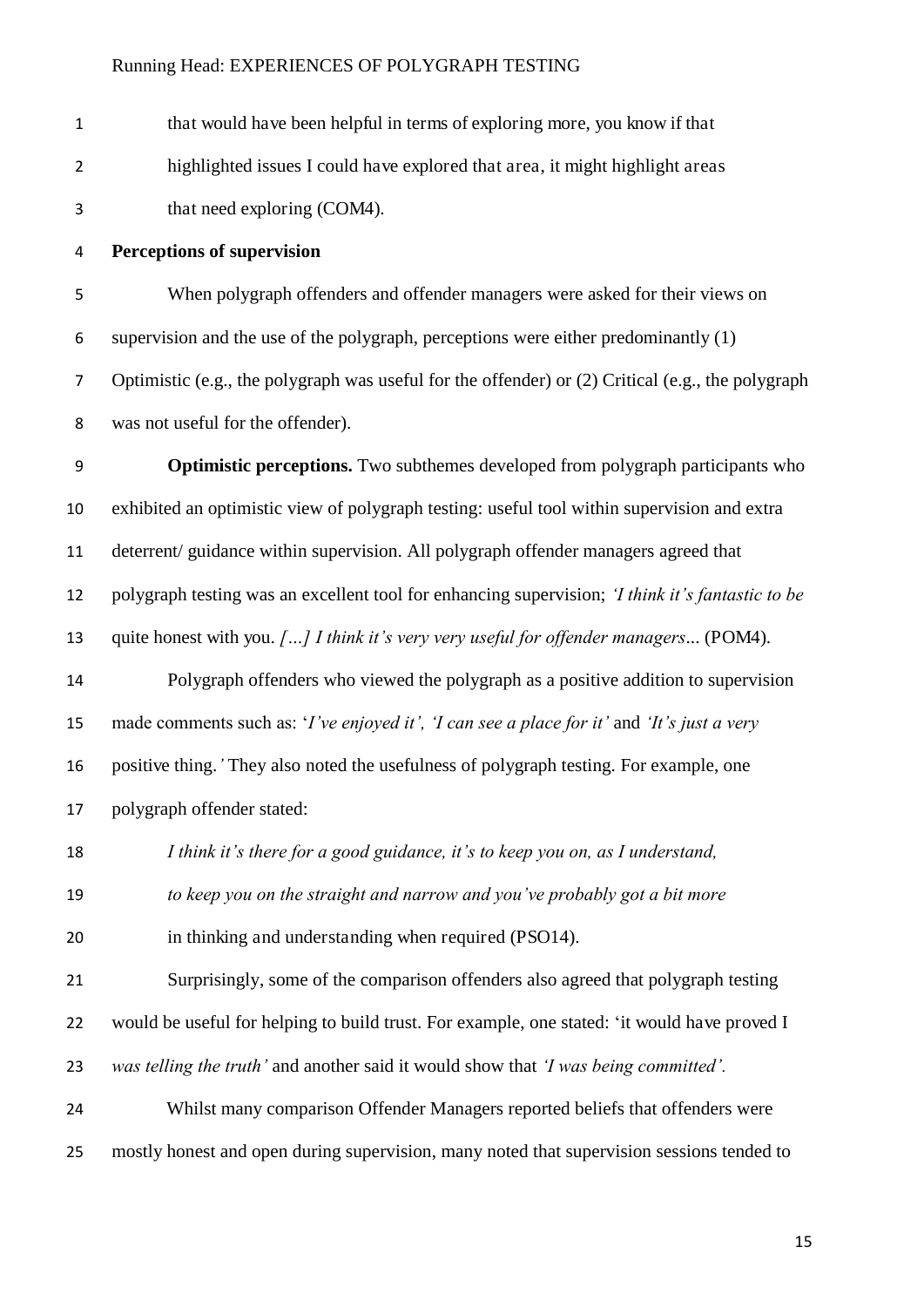| $\mathbf{1}$   | focus more on offenders' needs (e.g., employment problems) rather than on offence or risk     |
|----------------|-----------------------------------------------------------------------------------------------|
| $\overline{2}$ | related issues. Several other statements made by comparison Offender Managers indicated       |
| 3              | beliefs that the polygraph could help their supervisions, since supervision sessions were not |
| 4              | sufficiently challenging, and they had doubts about offenders' honesty:                       |
| 5              | <i>it could be good because it's</i> easy to make assumptions and get                         |
| 6              | comfortable in thinking that he seems alrightit might keep you a little                       |
| $\overline{7}$ | more cautious. (COM5)                                                                         |
| 8              | and the ones motivated to offend obviously the polygraph would be a huge                      |
| 9              | tool in the toolbox (COM6).                                                                   |
| 10             | I think as a tool to sort of support your assessment, I think it's, it's positive,            |
| 11             | if that makes sense. If it's used in terms of support but it's not the be all and             |
| 12             | end all (COM4).                                                                               |
|                |                                                                                               |
| 13             | Critical perceptions of polygraph use.                                                        |
| 14             | The majority of polygraph offenders expressed negative views of the polygraph, and            |
| 15             | two main themes emerged: Skepticism about polygraph accuracy and beliefs that the test is     |
| 16             | inefficient and an unnecessary waste of public money. Specifically, all polygraph offenders   |
| 17             | who held negative perceptions of the polygraph seemed to doubt its ability to accurately      |
| 18             | detect deception and/or that it was a 'waste of time' and 'money.' As one offender observed:  |
| 19             | I think it is merely just a paper chasing exercise in order to sell                           |
| 20             | <i>papers. It's not something that can be used to potentially recall you</i>                  |
| 21             | because it can't be used in a court case, because it's not libel, I                           |
| 22             | already checked that with my solicitor (PSO1).                                                |
| 23             | Similar thoughts were echoed by comparison offenders, the majority of whom                    |
| 24             | believed polygraph testing would not be useful in supervision. One offender claimed it would  |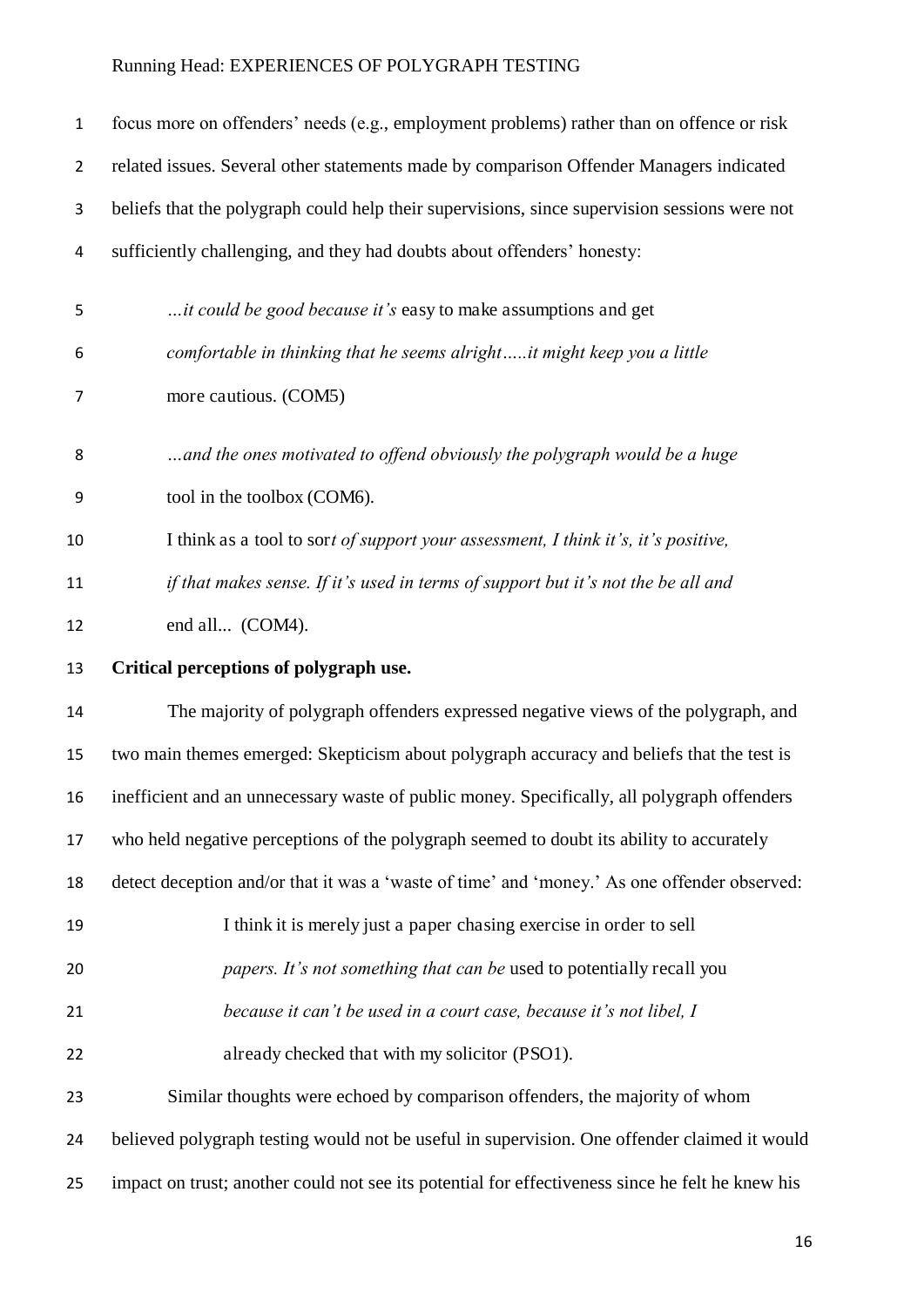| $\mathbf{1}$   | own personal boundaries and limitations. Similar issues were raised by a small minority of   |
|----------------|----------------------------------------------------------------------------------------------|
| $\overline{2}$ | comparison offender managers who expressed concerns that using the polygraph would           |
| 3              | disrupt the trust established with offenders: 'I think it moves to an interrogative style of |
| 4              | intervention rather than enabling educational engagement (COM8)'. So, it appeared that       |
| 5              | critical views of the polygraph were held by polygraph offenders, comparison offenders, and  |
| 6              | a small minority of comparison offender managers (e.g., accuracy/trust of the polygraph and  |
| $\overline{7}$ | justification of its use). In contrast, the overwhelming majority of polygraph offender      |
| 8              | managers said that they preferred supervision using the polygraph to regular supervision     |
| 9              | practices.                                                                                   |
| 10             | <b>National Implementation of Polygraph Testing</b>                                          |
| 11             | This theme refers to offender managers' and offenders' perceptions of whether the            |
| 12             | polygraph should be used for offenders released on license. Based on each participant's      |
| 13             | experience or knowledge of the polygraph, this theme was further divided into three          |
| 14             | subthemes which became evident through participant responses; (1) Polygraph use for sexual   |
| 15             | offenders; (2) Polygraph use for other offenders and (3) Opposition to polygraph use.        |
| 16             | Polygraph use for sexual offenders.                                                          |
| 17             | Despite a general distrust of the polygraph, some polygraph offenders believed that          |
| 18             | polygraph testing should targeted:                                                           |
| 19             | sexual offenders most at risk: Like myself, you know, the serious, the                       |
| 20             | more serious the offence, then yes' (PSO12).                                                 |
| 21             | These perceptions were supported by a few polygraph offender managers:                       |
| 22             | I think it should be rolled out and I think it should be targeted towards                    |
| 23             | sexual offenders in particular 'cause they are a more manipulative bunch of                  |
| 24             | individuals. They will lie and be deceitful and yet they will appear very                    |
| 25             | honest and forthcoming when you're actually interviewing them. However,                      |
|                |                                                                                              |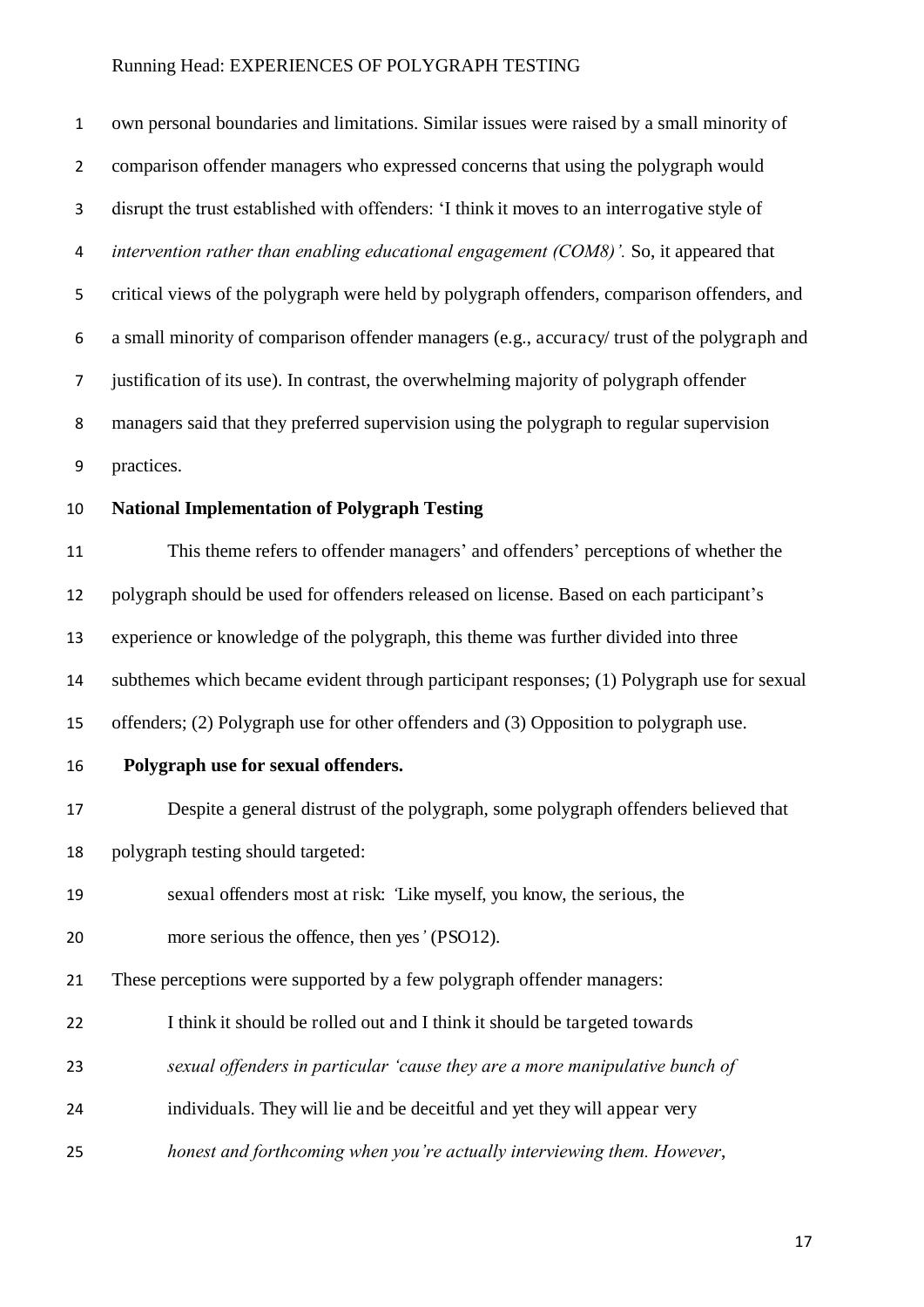| $\mathbf{1}$     | the polygraph will allow you to gain the information to challenge what                          |
|------------------|-------------------------------------------------------------------------------------------------|
| $\overline{2}$   | they're saying if they're not actually telling the truth (POM10).                               |
| 3                | The vast majority of polygraph offender managers believed the polygraph should be part of       |
| 4                | the license conditions for all sexual offenders:                                                |
| 5                | Targeted for, how it has been, people with sexual convictions, that, I think it's got to        |
| 6                | be part of a license really, I think in an ideal world it would be great to do everyone         |
| 7                | that's got a community order but I think to enforce it, and to, the way it's sort of run, I     |
| 8                | think it would have to be people with license, on license. (POM11).                             |
| $\boldsymbol{9}$ | This was also a common thread for the comparison offenders who also perceived the               |
| 10               | polygraph to be an effective tool for all sexual offenders (e.g., 'definitely some people that  |
| 11               | have done sexual offences' - CSO3), with the general consensus being that it would be a         |
| 12               | helpful tool to support offender managers' assessments. These views were further echoed by      |
| 13               | the majority of comparison offender managers. For example:                                      |
| 14               | I'm under no illusion, sexual offenders are devious, manipulative                               |
| 15               | individuals who would not be able to commit their offences most of the time                     |
| 16               | if they weren't devious or manipulative, so 9 out of 10 they're not being                       |
| 17               | 100% honest so something like that would definitely help to encourage them                      |
| 18               | to be honest I guess (CSOM2).                                                                   |
| 19               | It is also interesting that when asked if they would benefit from any additional resources, all |
| 20               | polygraph offender managers said that they needed nothing more than the polygraph. In           |
| 21               | contrast, all comparison offender managers claimed that they needed additional resources to     |
| 22               | support their supervision.                                                                      |

**Polygraph use for other offenders.** 

 A third of polygraph offenders considered polygraph testing as beneficial for most sexual offenders. They also believed it should be used for those who are a high risk for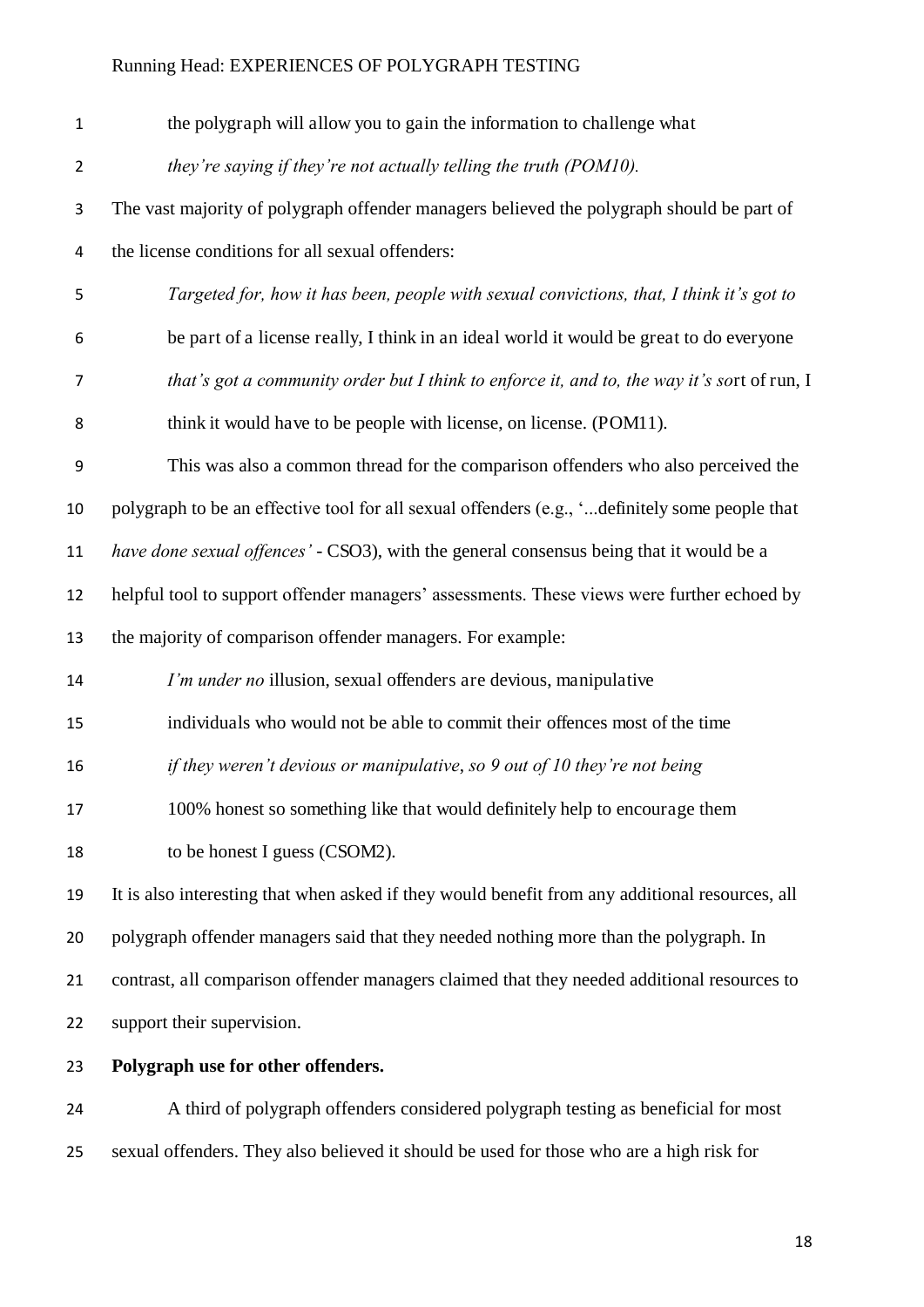offending (i.e., prolific offenders) rather than just with sexual offenders. These perceptions were illustrated in many of the responses within the polygraph offender group; '*if it's good for one person, it's probably good for everyone else' (PSO14)* and *'I think so I think it could become common place and it's not the answer I would have given at the very start' (PSO11).*  Similarly, nearly two thirds of polygraph offender managers thought that the polygraph should be part of the license conditions for all sexual offenders, and that it should be part of the license conditions for all high-risk offenders. This included those at a high risk of recidivism; '…maybe it could be put *for other offenders, if there's a reason, like if you*  could justify why, if you get what I mean?' (POM11). A few comparison offenders who held positive views of polygraph testing also saw it as a resource for other types of 'high risk' offenders; *'I don't know it's hard to say, murders for one I suppose, murderers, bank robbers, things like that' (CSO4).* Similarly, the majority of comparison offender managers viewed the polygraph to be an effective tool for all high- risk offenders, including sexual offenders: *'*...I think in terms of if you are looking at particularly high risk sexual offenders and high risk violent offenders, it needs to be reserved for those who are *riskiest'* (COM9). In contrast, a few comparison offender mangers saw the use of the polygraph as an effective tool for both 'high risk' offenders and those motivated not to offend: ... we are talking about the men who are motivated not to reoffend and the ones who are motivated to offend, obviously the polygraph will be a huge *tool in the toolbox. But for the men who decided that's it they don't want to* 

hurt anybody anymore they want to stop offending, it will be an aid to

23 supervision... (COM6).

### **Opposition to polygraph use.**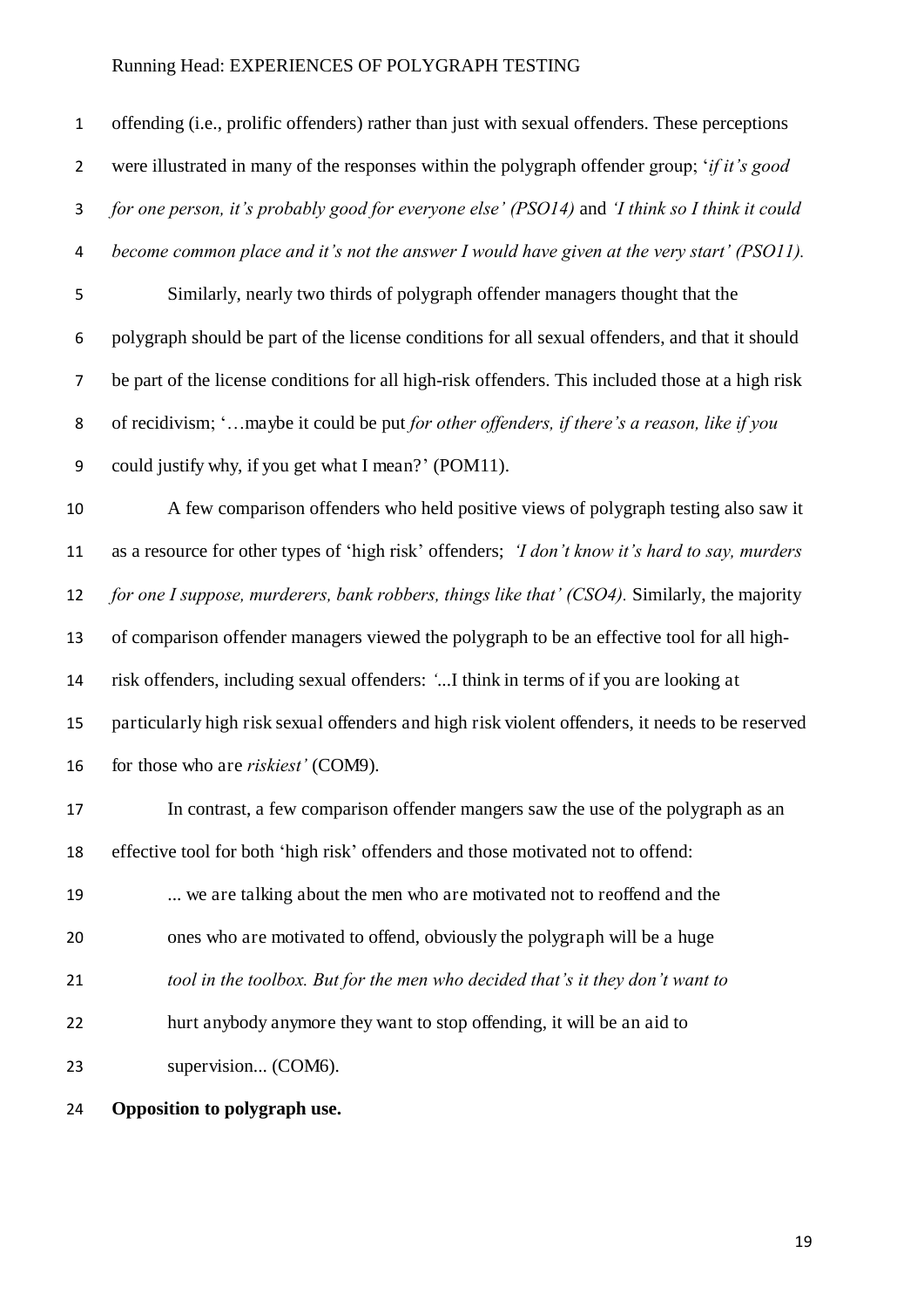| $\mathbf 1$      | The polygraph offenders who were critical of the polygraph, also believed that it             |
|------------------|-----------------------------------------------------------------------------------------------|
| $\overline{2}$   | would be a 'waste of time' or 'waste of resources' if it were to be introduced nationally:    |
| 3                | It is an extremely negative tool to use to sort of say to somebody we don't                   |
| 4                | believe that you're following your license conditions  but it assumes such                    |
| 5                | a negative thing to sort of say we don't believe you until the machine tells                  |
| 6                | us, but you know (PSO7).                                                                      |
| 7                | In sharp contrast to the polygraph offenders, polygraph offender managers were unanimously    |
| 8                | in support of the polygraph being introduced nationally. Although several comparison          |
| $\boldsymbol{9}$ | offender managers were in favor of polygraph use, unsurprisingly, one comparison offender     |
| 10               | viewed the polygraph as less than accurate and another stated that it would make him less     |
| 11               | open:                                                                                         |
| 12               | I don't think that a piece of machinery or technology should be relied upon                   |
| 13               | to assess whether that person is being truthful about how they are                            |
| 14               | conducting themselves in the community or indeed being truthful about their                   |
| 15               | offence (COM10).                                                                              |
| 16               | <b>DISCUSSION</b>                                                                             |
| 17               | This study is the first qualitative examination of sexual offenders' and their offender       |
| 18               | managers' supervision experiences when the polygraph is/is not used as an aid to supervision. |
| 19               | Findings suggest key differences in relevant disclosures, perceptions and experiences of      |
| 20               | supervision between polygraphed and non-polygraphed offenders and their offender              |
| 21               | managers.                                                                                     |
| 22               | One important theme was that polygraph testing influenced sexual offenders to reveal          |
| 23               | more information directly relevant for their management, supervision, treatment or risk       |
| 24               | assessment, and that offender managers believed that these disclosures would not have         |
| 25               | occurred without the use of the polygraph. This contrasts with comparison offender            |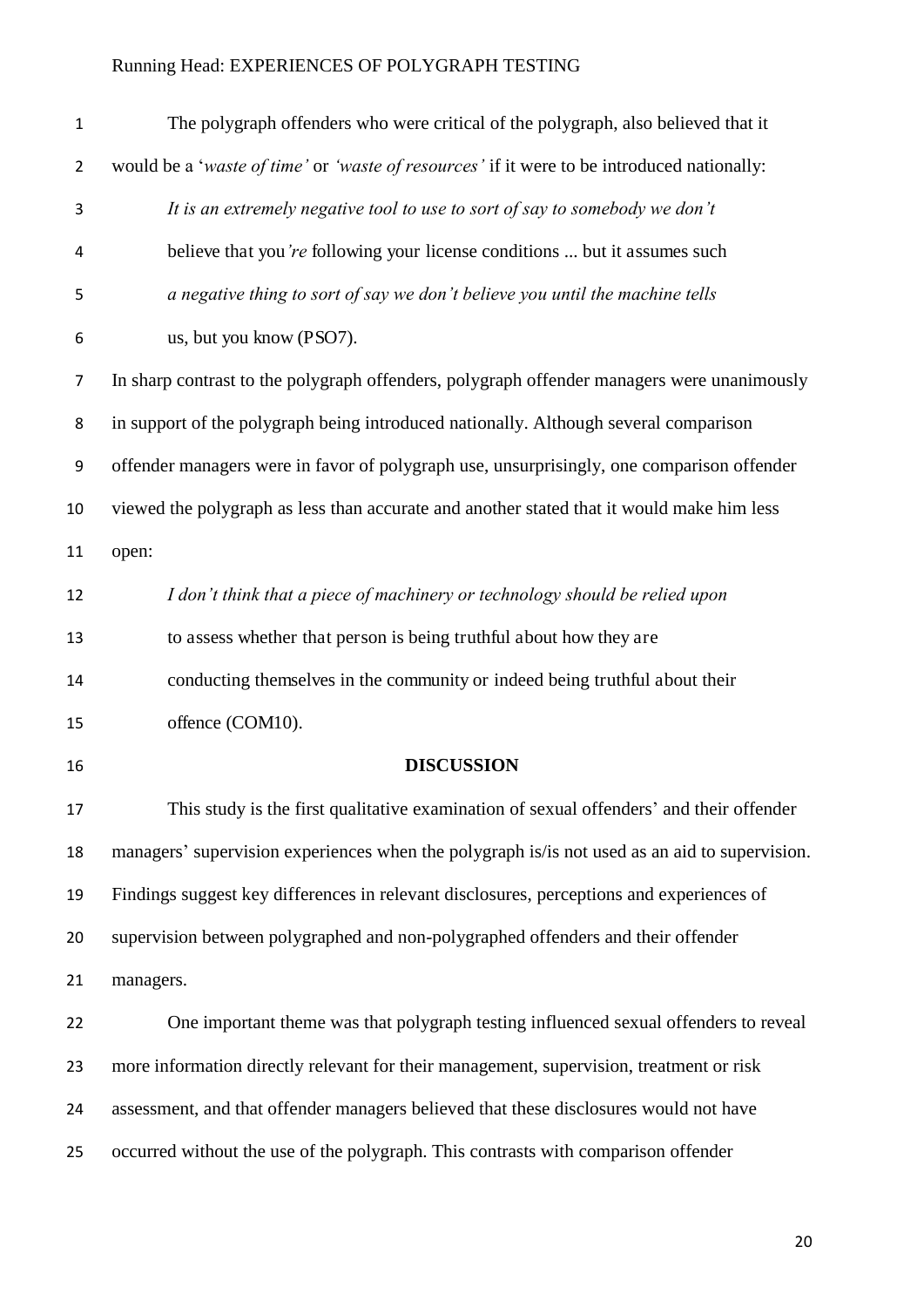| $\mathbf 1$             | managers' reports that supervision sessions often focus more on offenders' needs (e.g.,           |
|-------------------------|---------------------------------------------------------------------------------------------------|
| $\overline{2}$          | medical or employment issues) than on offense-related information. The findings also              |
| 3                       | indicate the potential value of polygraph testing in motivating more honest interactions          |
| $\overline{\mathbf{4}}$ | between offenders and offender managers. These results enhance previous research                  |
| 5                       | suggesting the benefits of using the polygraph as a truth facilitator and for increasing relevant |
| 6                       | disclosures that enhance supervision (Buschman et al., 2010; Cross & Saxe, 1992; Gannon et        |
| $\overline{7}$          | al., 2014; Grubin et al., 2004; Grubin, 2010; Roese & Jamieson, 1993; Wilcox, Sosnowski,          |
| 8                       | Warberg, & Beech, 2005; Wilcox, Sosnowski, Middleton & Grubin, 2002)                              |
| 9                       | In terms of participants' perceptions of how polygraph testing impacted their                     |
| 10                      | behavior, the majority of polygraphed offenders reported that the polygraph made them focus       |
| 11                      | on, think more about, and adhere to, their license conditions. Equally, polygraph testing         |
| 12                      | helped some to manage and/or change their behavior; a view firmly supported by the majority       |
| 13                      | of polygraph offender managers. These findings support previous research conducted with           |
| 14                      | volunteer samples, which suggest that polygraph testing helps offenders abide more closely        |
| 15                      | to their license conditions over time (Grubin et al., 2004).                                      |
| 16                      | Unsurprisingly, offenders' and offender managers' views on the use of polygraph                   |
| 17                      | testing differed. Both polygraph and comparison offenders held negative views on the              |
| 18                      | accuracy and efficacy of the polygraph, which supports similar findings in previous work (see     |
| 19                      | Cross & Saxe, 1992; 2001; Iacono & Lykken, 1997). Our findings also show that the majority        |
| 20                      | of comparison and polygraph offenders consider polygraph testing as a hindrance to                |
| 21                      | supervision relations. These views were echoed by a small minority of comparison offender         |
| 22                      | managers who had concerns that polygraph testing would have a disruptive influence on the         |
| 23                      | trust between offenders and offender managers. However, all the polygraph offender                |
| 24                      | managers and the majority of offender managers in the comparison group stated that                |
| 25                      | polygraph testing was/could be a useful tool for supervision. Further, a few polygraph and        |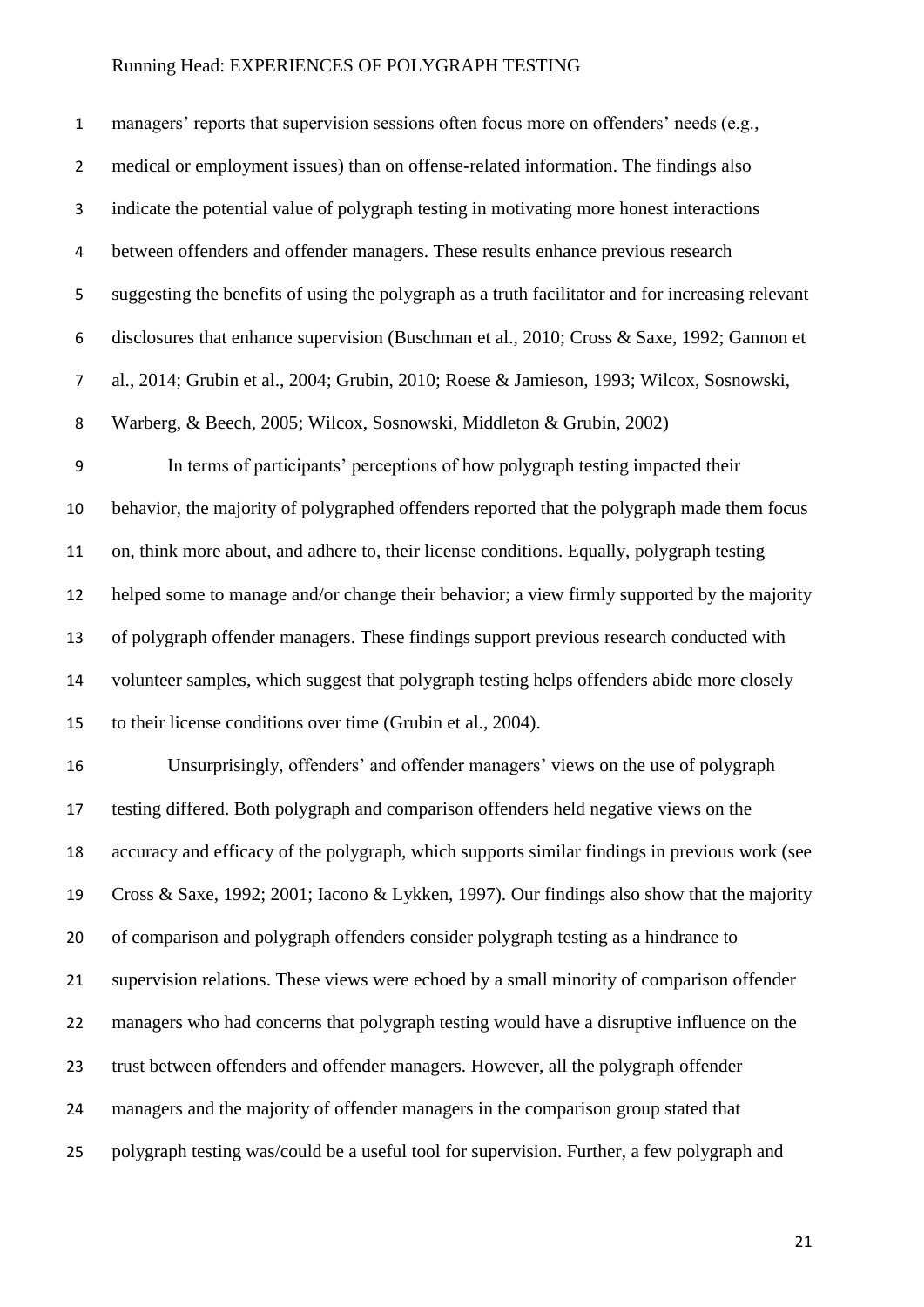comparison offenders considered that polygraph testing had some value in reassuring offender managers and family members that they were complying with their license conditions.

Most significant, perhaps, was the view held by offender managers and offenders that the test emphasized the importance of adhering to license conditions and thus, it has deterrence potential, as noted in earlier work (Abrams & Abrams, 1993; Blasingame, 1998). This is also supported by previous findings suggesting that offenders subject to periodic polygraph testing as part of supervision, remained offence-free compared to non-polygraphed offenders (Abrams & Ogard, 1986; Edson, 1991; Gannon et al., 2012; Grubin 2004; 2010). The findings of the current study add to existing research by providing vital insight into how the polygraph is viewed by both offenders and offender managers and by comparing the views of those undergoing polygraph testing and their associated offender managers with the views of those not undergoing polygraph testing and their offender managers. Our findings indicate that offender managers are largely in favor of polygraph testing and, surprisingly, so are some offenders (polygraph and comparison). The favorable views held by offenders mostly centered around the use of the polygraph in demonstrating to offender managers and to family members, that they were abiding by their license conditions. As such, the polygraph is considered to be useful as a demonstration of truth as well as its more commonly perceived use as a lie-detector. It was also interesting that during a time of economic strain and limited resources, that offender managers, whose supervision of offenders was supported by the use of the polygraph, claimed that they did not need 22 additional resources. This contrasts directly with comparison offender managers all of whom named several additional resources that they believed would help their supervision practice. There are, some limitations to the current study. Due to the method of participant 25 selection, results cannot be viewed as representative of all offenders or offender managers.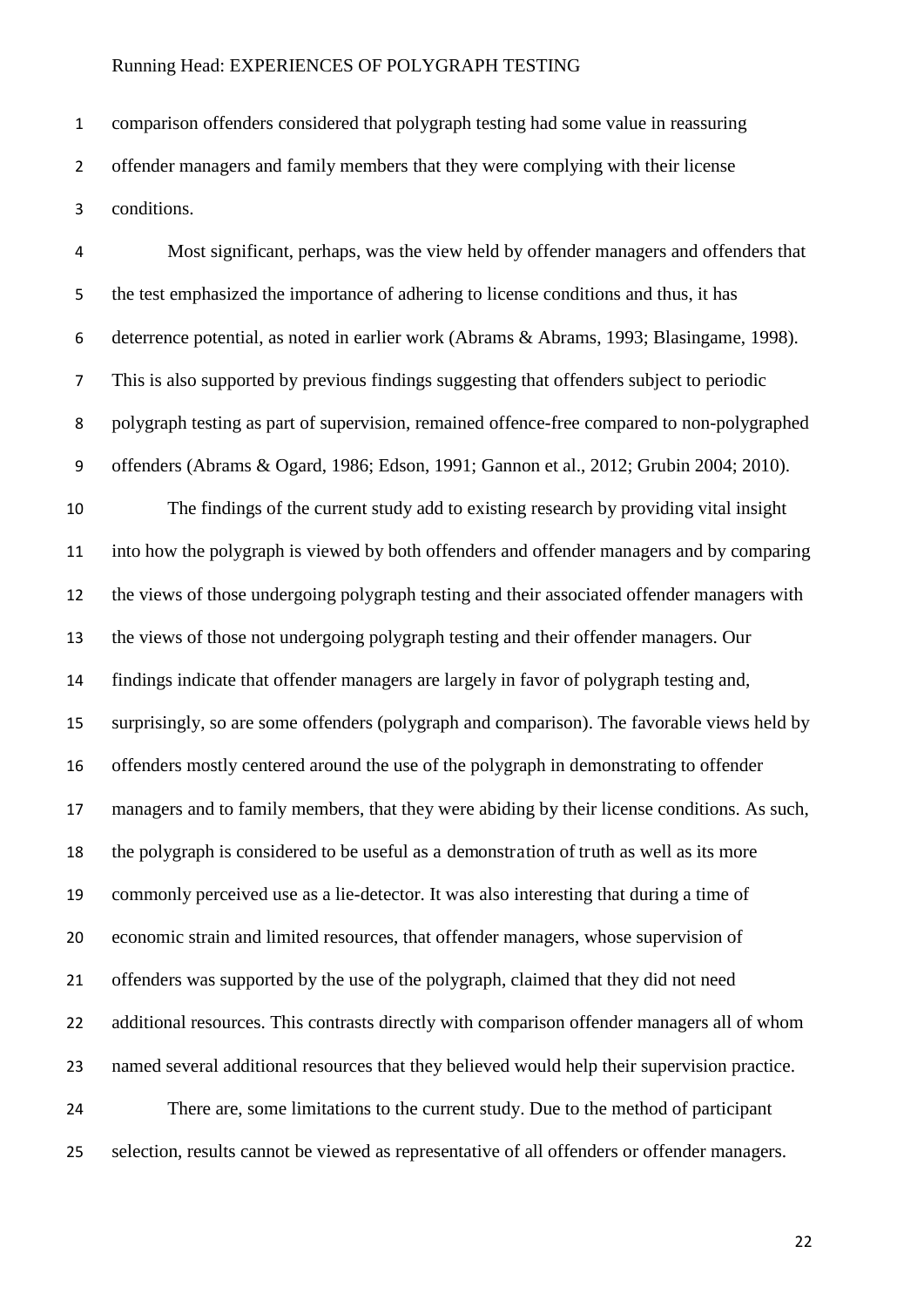The themes found within the transcripts were developed with qualitative accounts from only a small number of offenders and offender managers and so cannot be viewed as generalizable to all offenders or offender managers, nationally or internationally. In addition, findings cannot be generalized to female sexual offenders. Nevertheless, as previous researchers have noted (Fine, 2002), an important strength of thematic analysis is its ability to identify patterns within pieces of narratives which can be developed and edited within future research. Future research would therefore benefit from gathering the views of a larger group of offenders (both male and female) and offender managers regarding the effectiveness of the polygraph as a supervision tool over a longer period of time.

 This study reports some of the thoughts that offenders and their supervisors have regarding polygraph testing of sexual offenders in the community. Our findings suggest that polygraph testing can be used as a tool to support supervision by encouraging open and honest discussions relevant to risk. It also encourages offenders to fully understand and adhere to their license conditions. Whilst controversy regarding the polygraph as a supervision aid, is likely to continue, the positive experiences reported by both offenders and offender managers in this research, support contentions that polygraph testing, when used in conjunction with other supervision practices, has the capacity to support offender supervision and enhance public protection (Wilcox, 2013). Nonetheless, more longitudinal research is needed to identify even more strengths and weaknesses of supervision using the polygraph before definitive conclusions can be reached to resolve the contentions surrounding polygraph testing.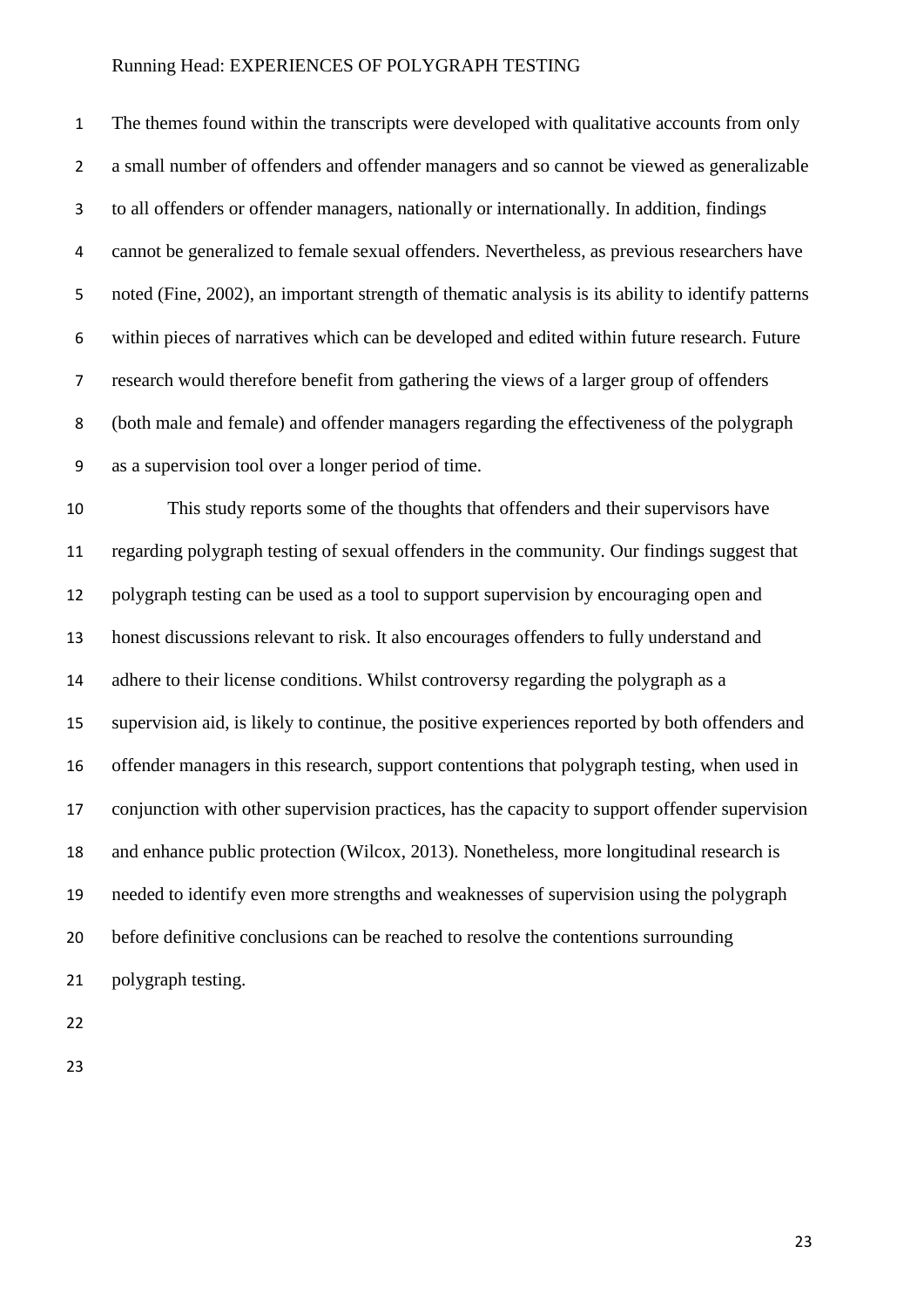| 1      | <b>Author Note</b>                                                                                                                                                               |
|--------|----------------------------------------------------------------------------------------------------------------------------------------------------------------------------------|
| 2      | The views expressed are those of the authors and do not necessarily reflect those of the                                                                                         |
| 3      | Ministry of Justice or National Offender Management Service.                                                                                                                     |
| 4      |                                                                                                                                                                                  |
| 5      | <b>Funding</b>                                                                                                                                                                   |
| 6<br>7 | This research was supported financially by a Ministry of Justice (MOJ) tender (SRG/09/015)<br>awarded to Theresa A. Gannon, Jane L. Wood, Afroditi Pina, and Eduardo A. Vasquez. |
| 8      |                                                                                                                                                                                  |
| 9      | <b>Disclosure Statement</b>                                                                                                                                                      |
| 10     | No financial interest or benefit has arisen from the direct applications of the research.                                                                                        |
| 11     |                                                                                                                                                                                  |
| 12     |                                                                                                                                                                                  |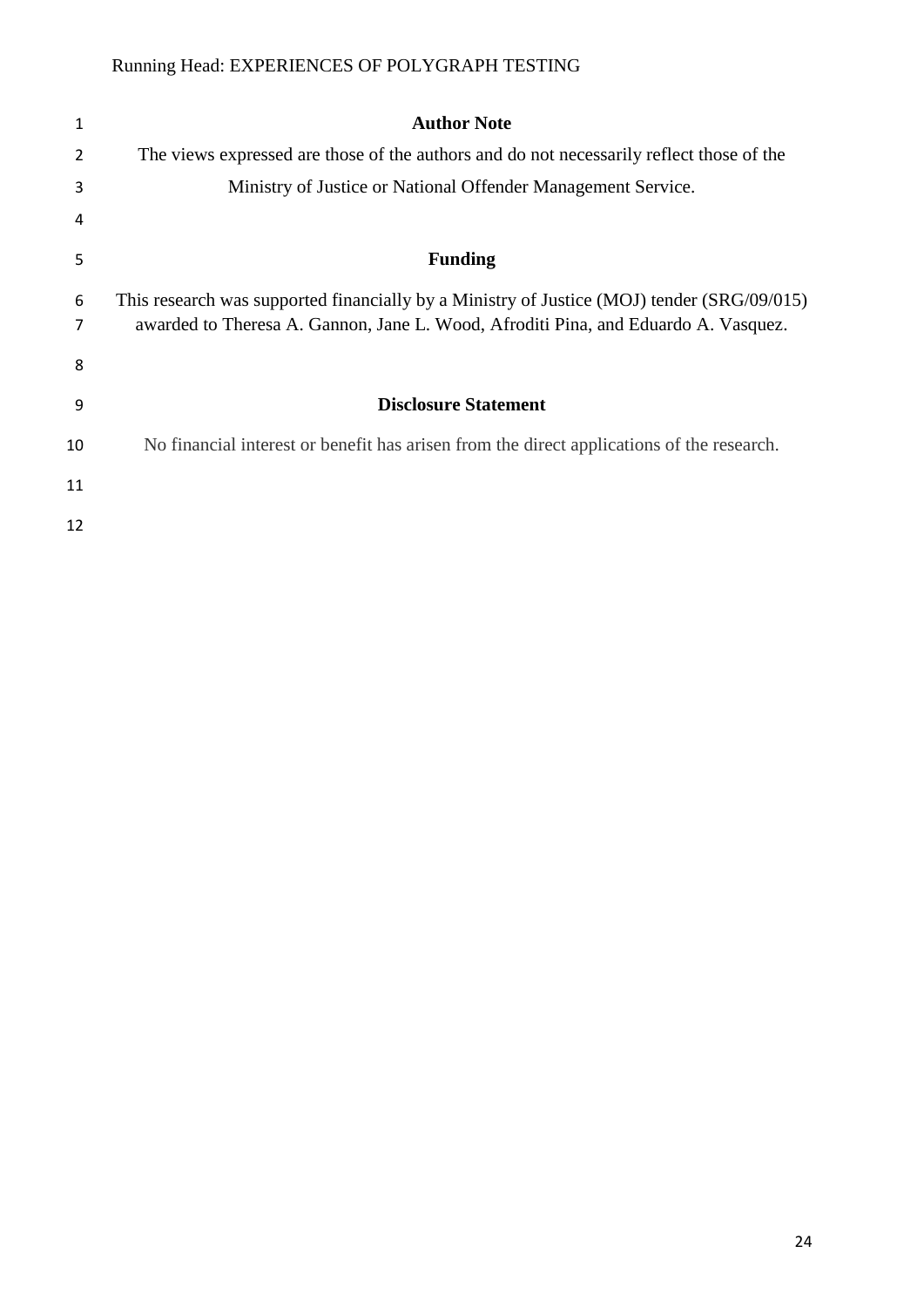#### **References**

- Abrams, S., & Abrams, J. B. (1993). Polygraph Testing of the Paedophile. Portland, OR: Ryan Gwinner Press.
- Abrams, S., & Ogard, E. (1986). Polygraph Surveillance of Probationers. Polygraph 15, 174 – 82.
- Abrams, S., & Simmons, G. (2000). Post-conviction polygraph testing: Then and now. Polygraph, 29, 63-67. Retrieved from [http://www.polygraph.org/section/polygraph](http://www.polygraph.org/section/polygraph-journals)[journals](http://www.polygraph.org/section/polygraph-journals)
- Adelson, R. (2004, July). Monitor on Psychology: The polygraph doubt. Retrieved from http: www.apa.org
- Ahlmeyer, S., Heil, P., McKee, B., & English, K. (2000). The impact of polygraphy on admissions of victims and offenses in adult sexual offenders. Sexual Abuse: A Journal of Research and Treatment, 12, 123-138. doi:10.1023/A:1009590124234
- Blasingame, G. D. (1998). Suggested Clinical Uses of Polygraphy in Community-Based Sexual Offender Treatment Programs. Sexual Abuse: A Journal of Research and Treatment, 10, 37 – 45. Retrieved from [http://downloadv2.springer.com/static/pdf/972/art%253A10.1023%252FA%253A102](http://downloadv2.springer.com/static/pdf/972/art%253A10.1023%252FA%253A1022154614885.pdf?token2=exp=1431947885~acl=%2Fstatic%2Fpdf%2F972%2Fart%25253A10.1023%25252FA%25253A1022154614885.pdf*~hmac=adae717f525d97ca44da38157743a93e23f34905d48b67dc703492add0ecd786) [2154614885.pdf?token2=exp=1431947885~acl=%2Fstatic%2Fpdf%2F972%2Fart%2](http://downloadv2.springer.com/static/pdf/972/art%253A10.1023%252FA%253A1022154614885.pdf?token2=exp=1431947885~acl=%2Fstatic%2Fpdf%2F972%2Fart%25253A10.1023%25252FA%25253A1022154614885.pdf*~hmac=adae717f525d97ca44da38157743a93e23f34905d48b67dc703492add0ecd786) [5253A10.1023%25252FA%25253A1022154614885.pdf\\*~hmac=adae717f525d97ca4](http://downloadv2.springer.com/static/pdf/972/art%253A10.1023%252FA%253A1022154614885.pdf?token2=exp=1431947885~acl=%2Fstatic%2Fpdf%2F972%2Fart%25253A10.1023%25252FA%25253A1022154614885.pdf*~hmac=adae717f525d97ca44da38157743a93e23f34905d48b67dc703492add0ecd786) [4da38157743a93e23f34905d48b67dc703492add0ecd786](http://downloadv2.springer.com/static/pdf/972/art%253A10.1023%252FA%253A1022154614885.pdf?token2=exp=1431947885~acl=%2Fstatic%2Fpdf%2F972%2Fart%25253A10.1023%25252FA%25253A1022154614885.pdf*~hmac=adae717f525d97ca44da38157743a93e23f34905d48b67dc703492add0ecd786)
- Branaman, T. F., & Gallagher, S. N. (2005). Polygraph testing in sex offender treatment: A review of limitations. American Journal of Forensic Psychology, 23, 45-64
- Braun, V., and Clarke, V., (2006) Using thematic analysis in psychology. Qualitative Research in Psychology, 3, 77-101. doi: 10.1191/1478088706qp063oa
- British Psychological Society (2004, May). A review of the current scientific status and fields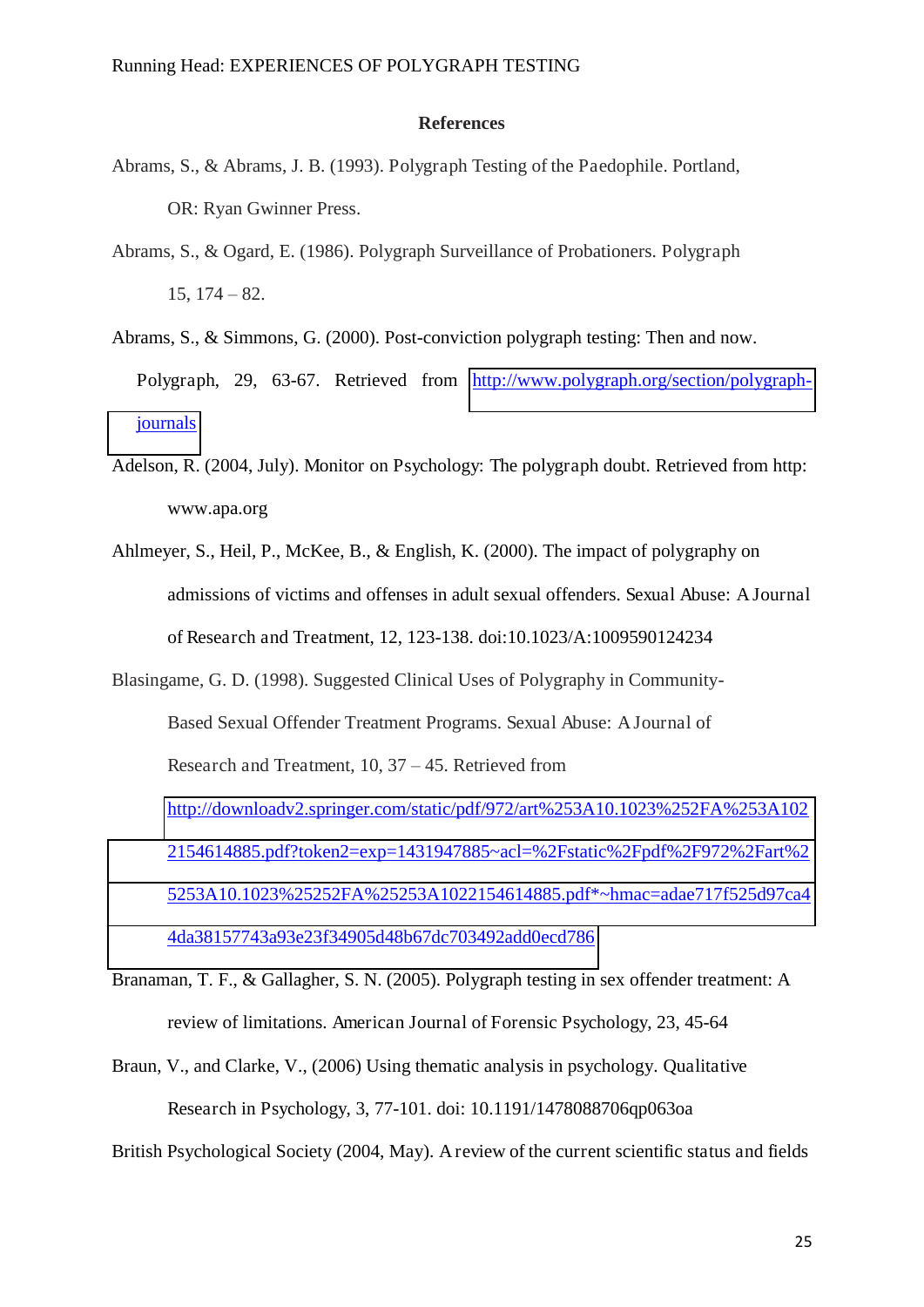of application of polygraphic deception detection. Retrieved from http: [www.bps.org.uk](http://www.bps.org.uk/) 

Buschman, J., Wilcox, D., Krapohl, D., Oelrich, M., & Hackett, S. (2010). Cybersex offender risk assessment: An exploratory study. Journal of Sexual Aggression, 16, 197-209. doi: 10.1080/13552601003690518

- Consigli, J. (2002). Post-conviction Sexual Offender Testing and the American Polygraph Association. In Kleiner, M. (Ed), Handbook of Polygraph Testing. London: Academic Press, pp. 237-249.
- Cross, T. P., & Saxe, L. (1992). A critique of the validity of polygraph testing in child sexual abuse cases. Journal of Child Sexual Abuse, 1, 19-33. doi: 10.1300/J070v01n04\_02
- Cross, T. P., & Saxe, L. (2001). Polygraph testing and sexual abuse: The lure of the magic lasso. Child Maltreatment, 6, 195-206. doi: 10.1177/1077559501006003001
- Dutton, D. (2000). Post-conviction sexual offender testing: An introduction. Polygraph, 29, 1–6.
- Edson, C. F. (1991). Sexual Offender Treatment. Jackson County, OR: Department of Corrections.
- English, K., Jones, L., Pasini-Hill, D., Patrick, D., & Cooley-Towell, S. (2000). The value of testing in sexual offender management. (Research report submitted to the National Institute of Justice). Denver, CO: Department of Public Safety, Colorado Division of Criminal Justice, Office of Research and Statistics. Retrieved from [https://www.ncjrs.gov/pdffiles1/nij/grants/199673.pdf?wvsessionid=wv1233d56d88a](https://www.ncjrs.gov/pdffiles1/nij/grants/199673.pdf?wvsessionid=wv1233d56d88ac4fe1b70641e7281b9d58) [c4fe1b70641e7281b9d58](https://www.ncjrs.gov/pdffiles1/nij/grants/199673.pdf?wvsessionid=wv1233d56d88ac4fe1b70641e7281b9d58)
- Fine, M. (2002). Disruptive Voices: The Possibilities for Feminist Research. Ann Arbour: University of Michigan Press.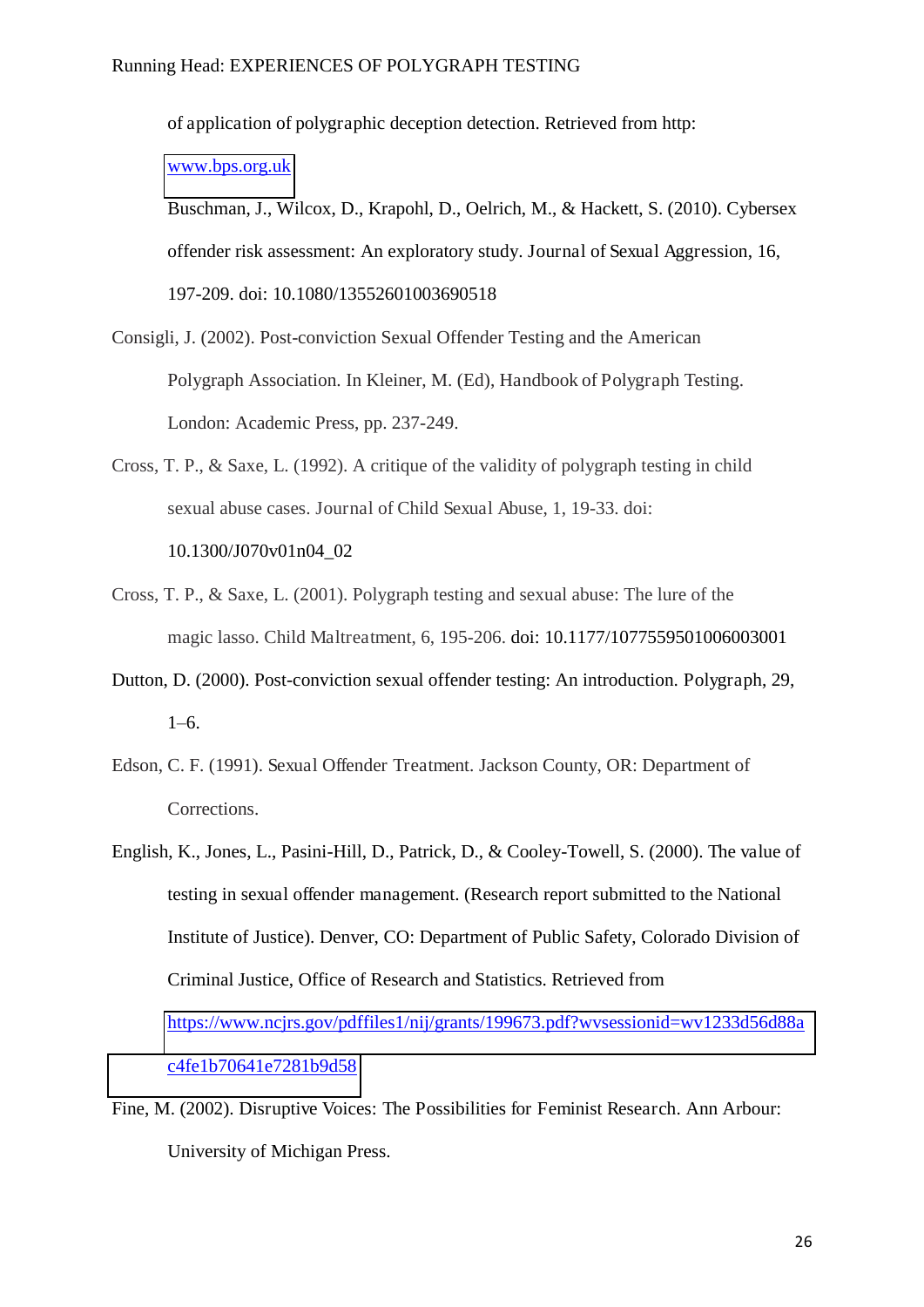- Frith, H., & Gleeson, K. (2004). Clothing and embodiment: men managing body image and appearance. Psychology of Men & Masculinity, 5, 40-48. doi: [10.1037/1524-](http://psycnet.apa.org/doi/10.1037/1524-9220.5.1.40) [9220.5.1.40](http://psycnet.apa.org/doi/10.1037/1524-9220.5.1.40)
- Gannon, T. A., Beech, A. R., & Ward, T. (2008). Does the polygraph lead to better risk prediction for sexual offenders? Aggression and Violent Behavior, 13, 29-44. doi:10.1016/j.bbr.2011.03.031.
- Gannon, T. A., Wood, J. L., Pina, A., Tyler, N., Barnoux, M. L., & Vasquez, E.A. (2014). An evaluation of mandatory polygraph testing for sexual offenders in the UK. Sexual Abuse: A Journal of Research and Treatment, 26, 178-203. doi:10.1177/1079063213486836
- Gibbs, G. (2002). Qualitative data analysis: explorations with NVivo. UK: Open University
- Grubin, D. (2003). The role of the polygraph. In Matravers, A (Ed.), Sexual offenders in the community: Managing and reducing the risks. (pp. 153-166). Devon, UK: Willan Publishing.
- Grubin, D. (2002). The potential use of the polygraph in forensic psychiatry. Criminal Behaviour and Mental Health, 12(1), 45-53. doi: 10.1002/cbm.518
- Grubin, D. (2008). The case for polygraph testing of sexual offenders. Legal and Criminological Psychology, 13, 177-189. doi:10.1348/135532508X295165.
- Grubin, D. (2010). A trial of voluntary polygraph testing in 10 English probation areas. Sexual Abuse: A Journal of Research and Treatment, 22, 266-278. doi:10.1177/1079063210369012
- Grubin, D. & Madsen, L. (2005). Lie detection and the polygraph: A historical review. Journal of Forensic Psychiatry and Psychology, 16, 357–369, doi: 10.1080/14789940412331337353

Grubin, D., Madsen, L., Parsons, S., Sosnowski, D, & Warberg, B. (2004). A prospective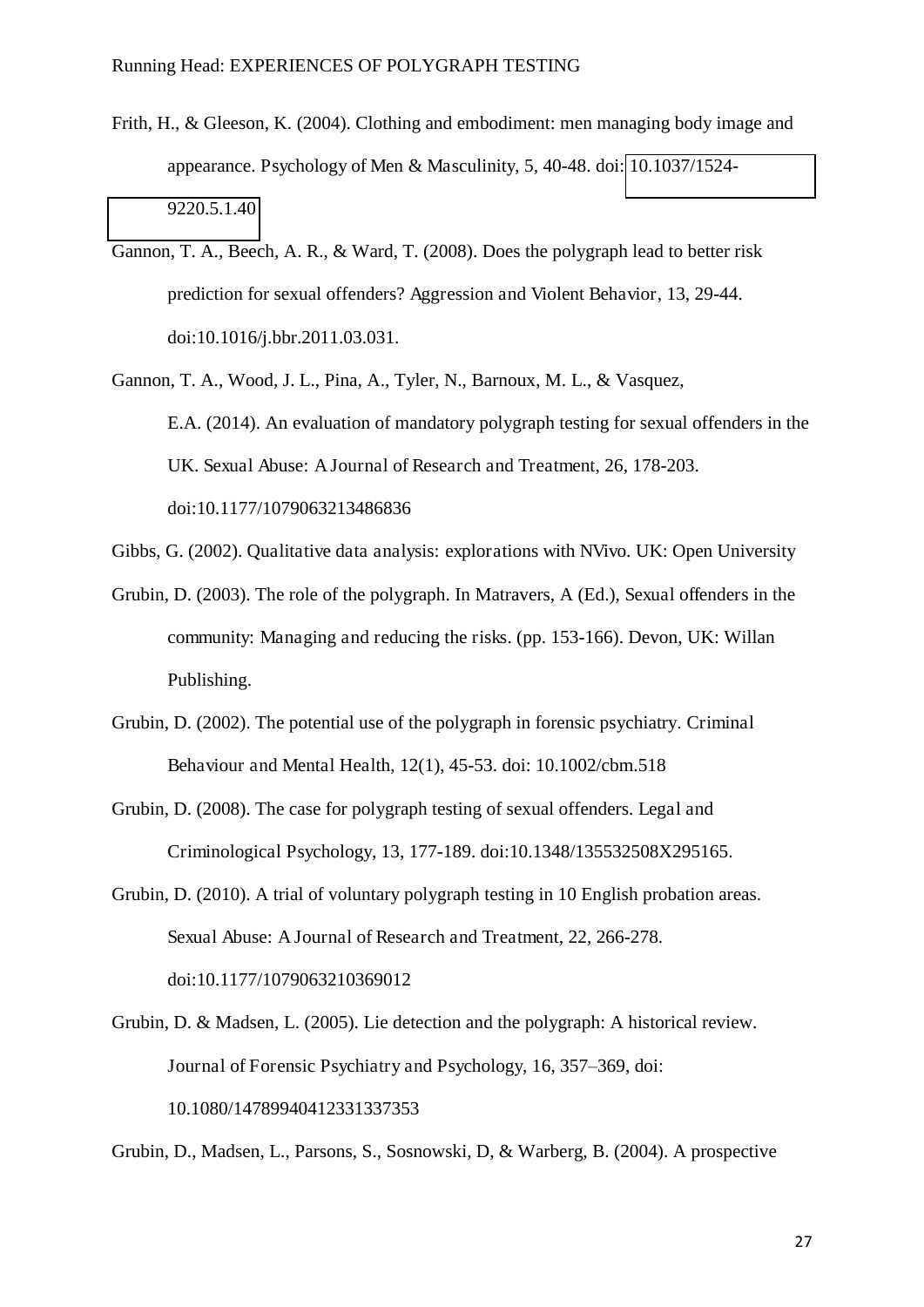study of the impact of polygraphy on high risk behaviors in adult sexual offenders. Sexual Abuse: A Journal of Research and Treatment, 16, 209-222. doi:10.1023/B:SEBU.0000029133.78168.ab

- Harrison, J.S., & Kirkpatrick, B. (2000). Polygraph testing and behavioral change with sex offenders in an outpatient setting: An exploratory study. Polygraph, 29 (1), 20-25.
- Holden, E.J. (2000). Pre- and post-conviction polygraph: Building blocks for the future procedures, principles, and practices. Polygraph, 29, 69-98.
- Hosmer, R. (2008). Discussing the dead: Patterns of family interaction regarding lost family members. Published thesis. USA: University of Denver
- Iacono, W., & Lykken, D. T. (1997). The validity of the lie detector: Two surveys of scientific opinion. Journal of Applied Psychology, 82, 426-433.
- Madsen, L., Parsons, S., & Grubin, D. (2004). A preliminary study of the contribution of periodic polygraph testing in the treatment and supervision of sexual offenders. British Journal of Forensic Psychiatry and Psychology, 15, 682-695. doi**:**10.1080/1478994042000270256
- Meijer, E., Verschuere, B., Merckelbach, H., & Crombez, G. (2008). Sex offender management using the polygraph: A critical review. International Journal of Law and Psychiatry, 31(5), 423-429. doi: 10.1177/1079063212455668.
- Miles, M.B., Huberman, A.M. (1994). *Qualitative data analysis : an expanded sourcebook* (2nd ed.). London: Sage.
- National Research Council (2003). The Polygraph and Lie Detection. Committee to Review the Scientific Evidence on the Polygraph, Division of Behavioral and Social Sciences and Education. Washington, DC: The National Academies Press.
- Patton, M. Q. (1990). Qualitative evaluation and research methods (2nd ed.). Newbury Park, CA: Sage.